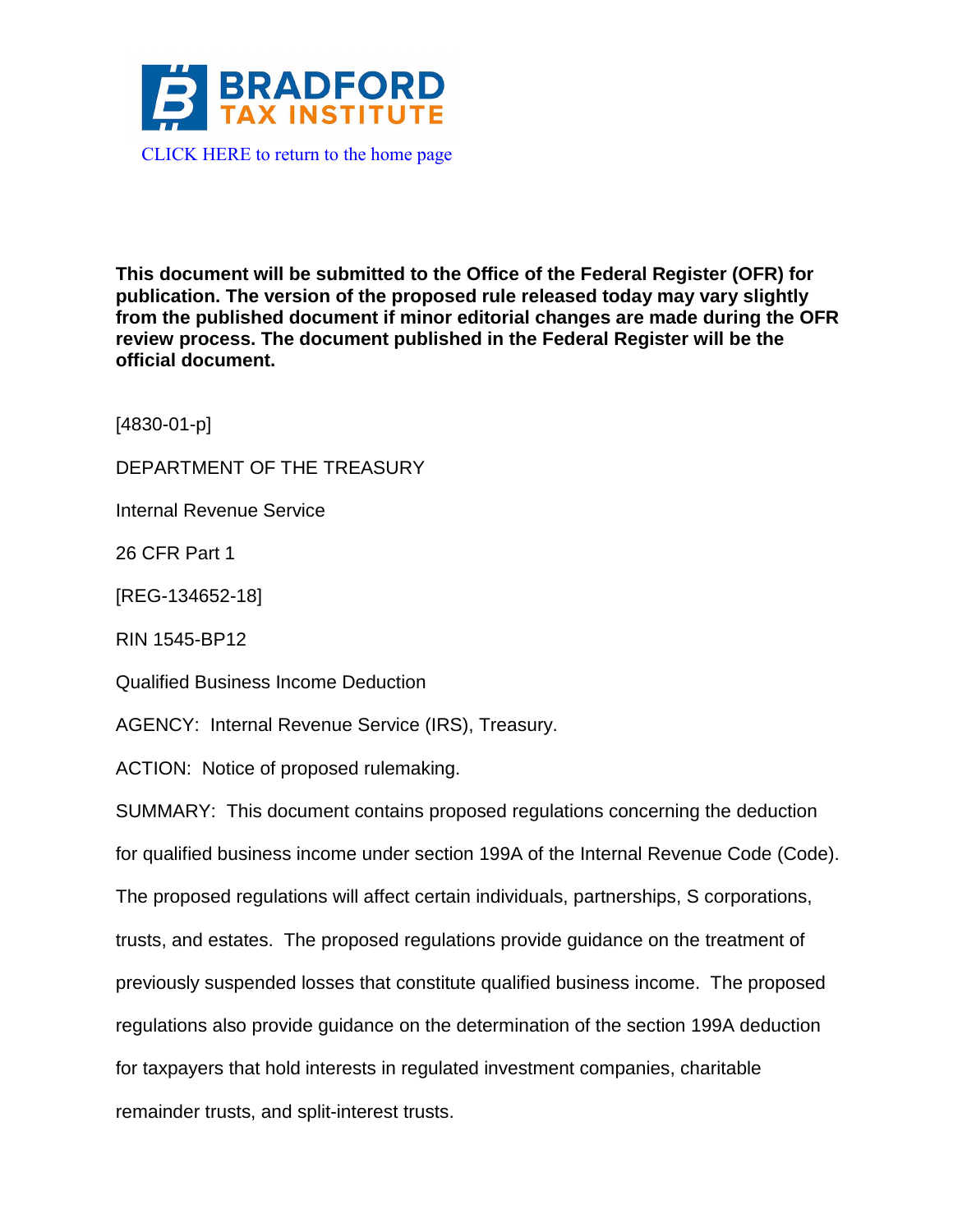DATES: Written or electronic comments and requests for a public hearing must be received by [**INSERT DATE 60 DAYS AFTER DATE OF PUBLICATION IN THE FEDERAL REGISTER**].

ADDRESSES: Submit electronic submissions to the Federal eRulemaking Portal at [www.regulations.gov](http://www.regulations.gov/) (indicate IRS and REG-134652-18) by following the online instructions for submitting comments. Once submitted to the Federal eRulemaking Portal, comments cannot be edited or withdrawn. The Department of the Treasury (Treasury Department) and the IRS will publish for public availability any comment received to its public docket, whether submitted electronically or in hard copy. Send hard copy submissions to CC:PA:LPD:PR (REG-134652-18), Room 5203, Internal Revenue Service, P.O. Box 7604, Ben Franklin Station, Washington, D.C., 20044. Submissions may be hand-delivered Monday through Friday between the hours of 8 a.m. and 4 p.m. to CC:PA:LPD:PR (REG-134652-18), Courier's Desk, Internal Revenue Service, 1111 Constitution Avenue, N.W., Washington, D.C., 20224.

FOR FURTHER INFORMATION CONTACT: Concerning §1.199A-3(d), Michael Y. Chin or Steven Harrison at (202) 317-6842; concerning §1.199A-3(b) and §1.199A-6, Vishal R. Amin or Frank J. Fisher at (202) 317-6850 or Robert D. Alinsky or Margaret Burow at 202-317-5279; concerning submissions of comments or requests for a public hearing, Regina Johnson at (202) 317-6901 (not toll-free numbers).

SUPPLEMENTARY INFORMATION:

### **Background**

This document contains proposed amendments to the Income Tax Regulations (26 CFR part 1) under section 199A of the Code.

 $- 2 -$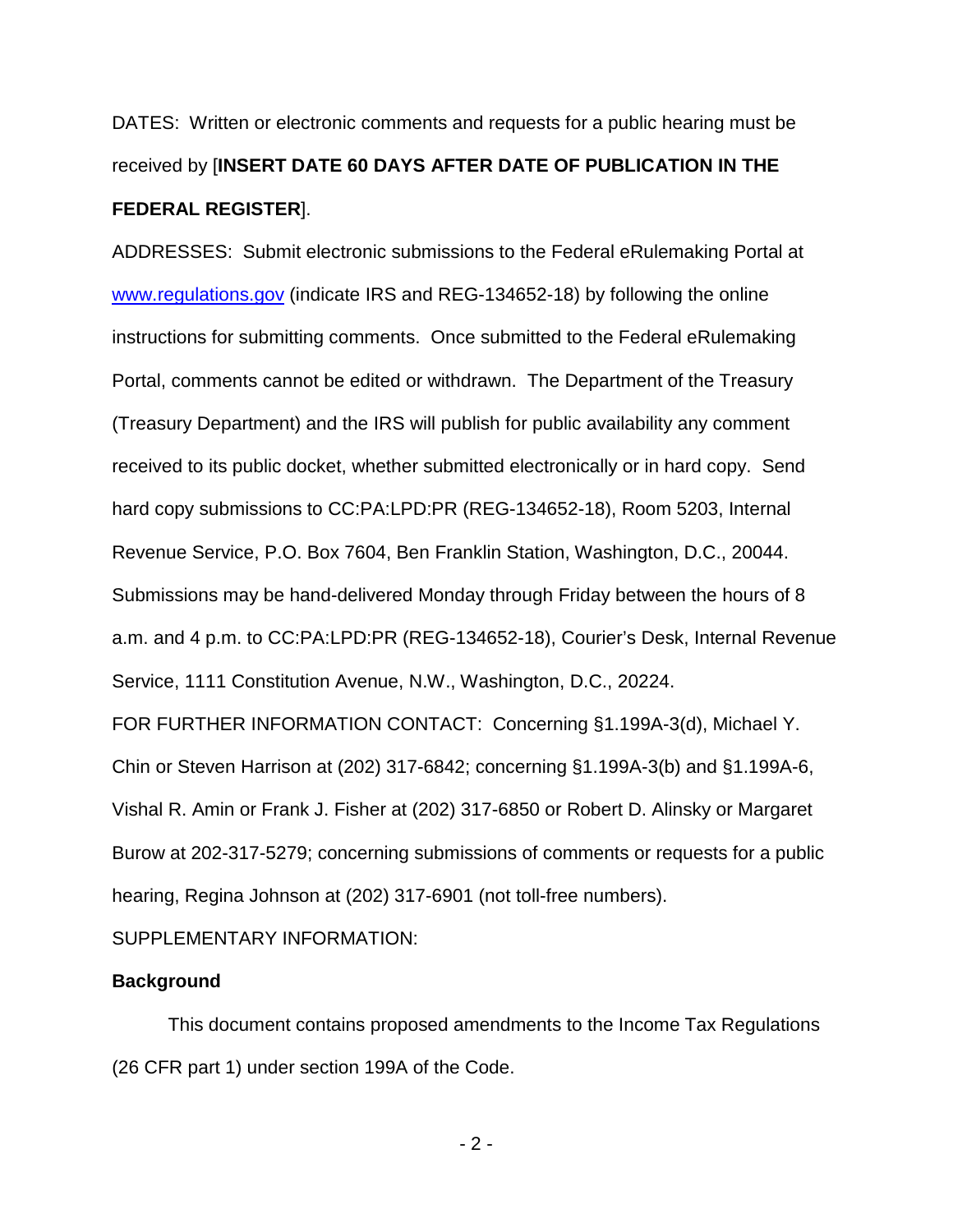Section 199A was enacted on December 22, 2017, by §11011 of "An Act to provide for reconciliation pursuant to titles II and V of the concurrent resolution on the budget for fiscal year 2018," Pub.L. 115-97 (TCJA), and was amended on March 23, 2018, retroactively to January 1, 2018, by §101 of Division T of the Consolidated Appropriations Act, 2018, Pub.L. 115-141, (2018 Act). Section 199A applies to taxable years beginning after 2017 and before 2026.

Section 199A provides a deduction of up to 20 percent of qualified business income from a U.S. trade or business operated as a sole proprietorship or through a partnership, S corporation, trust, or estate (section 199A deduction). The section 199A deduction may be taken by individuals and by some estates and trusts. A section 199A deduction is not available for wage income or for income earned by a C corporation. For taxpayers whose taxable income exceeds a statutorily-defined amount (threshold amount), section 199A may limit the taxpayer's section 199A deduction based on (i) the type of trade or business engaged in by the taxpayer, (ii) the amount of W-2 wages paid with respect to the trade or business (W-2 wages), and/or (iii) the unadjusted basis immediately after acquisition (UBIA) of qualified property held for use in the trade or business (UBIA of qualified property). These statutory limitations are subject to phasein rules based upon taxable income above the threshold amount.

Section 199A also allows individuals and some trusts and estates (but not corporations) a deduction of up to 20 percent of their combined qualified real estate investment trust (REIT) dividends and qualified publicly traded partnership (PTP) income, including qualified REIT dividends and qualified PTP income earned through

 $-3-$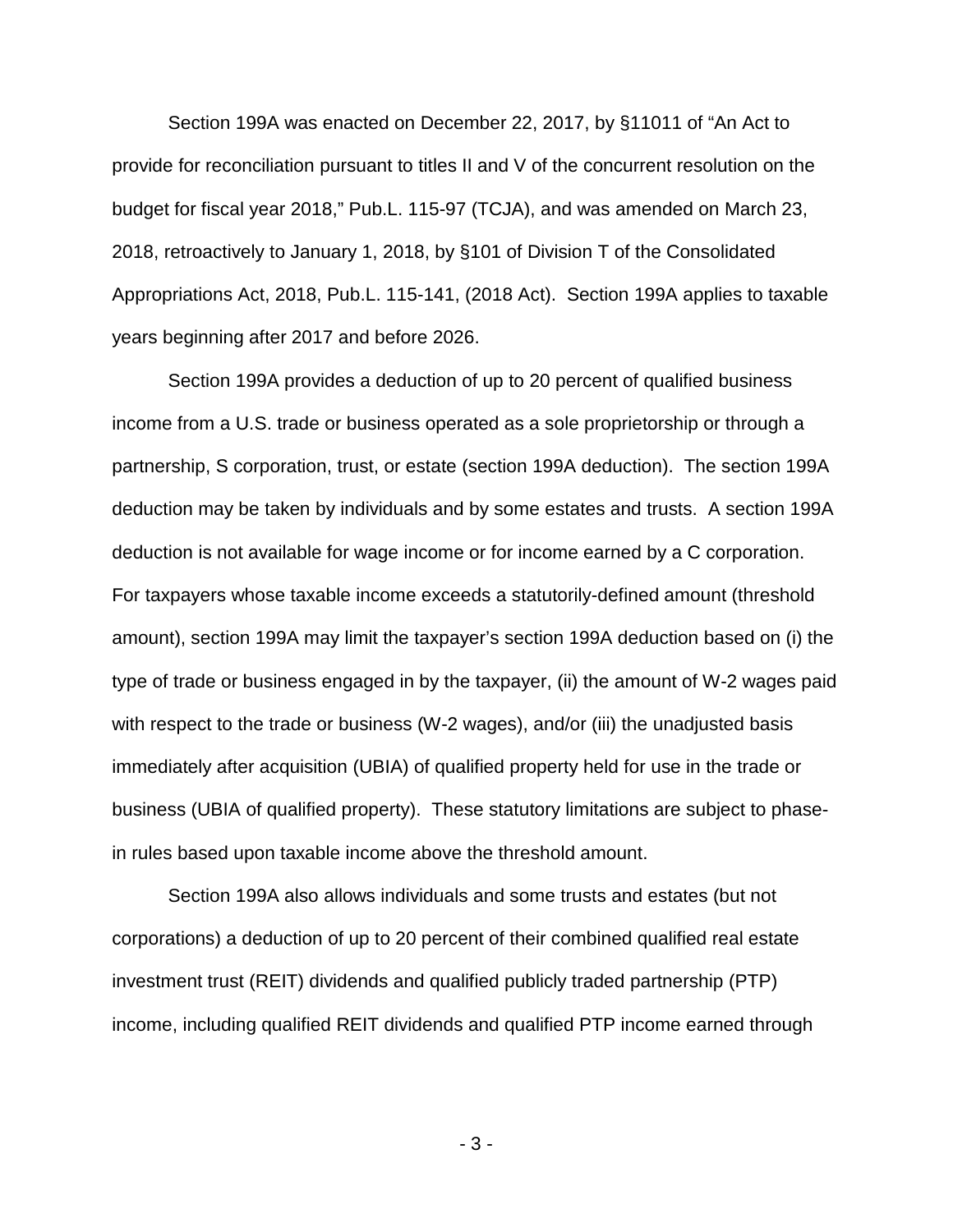passthrough entities. This component of the section 199A deduction is not limited by W-2 wages or UBIA of qualified property.

The section 199A deduction is the lesser of (1) the sum of the combined amounts described in the prior two paragraphs or (2) an amount equal to 20 percent of the excess (if any) of taxable income of the taxpayer for the taxable year over the net capital gain of the taxpayer for the taxable year.

Additionally, section 199A(g) provides that specified agricultural or horticultural cooperatives may claim a special entity-level deduction that is substantially similar to the domestic production activities deduction under former section 199.

The statute expressly grants the Secretary authority to prescribe such regulations as are necessary to carry out the purposes of section 199A (section 199A(f)(4)), and also provides specific grants of authority with respect to certain issues: the treatment of acquisitions, dispositions, and short-tax years (section 199A(b)(5)); certain payments to partners for services rendered in a non-partner capacity (section 199A(c)(4)(C)); the allocation of W-2 wages and UBIA of qualified property (section 199A(f)(1)(A)(iii)); restricting the allocation of items and wages under section 199A and such reporting requirements as the Secretary determines appropriate (section 199A(f)(4)(A)); the application of section 199A in the case of tiered entities (section 199A(f)(4)(B); preventing the manipulation of the depreciable period of qualified property using transactions between related parties (section 199A(h)(1)); and determining the UBIA of qualified property acquired in like-kind exchanges or involuntary conversions (section 199A(h)(2)).

 $-4-$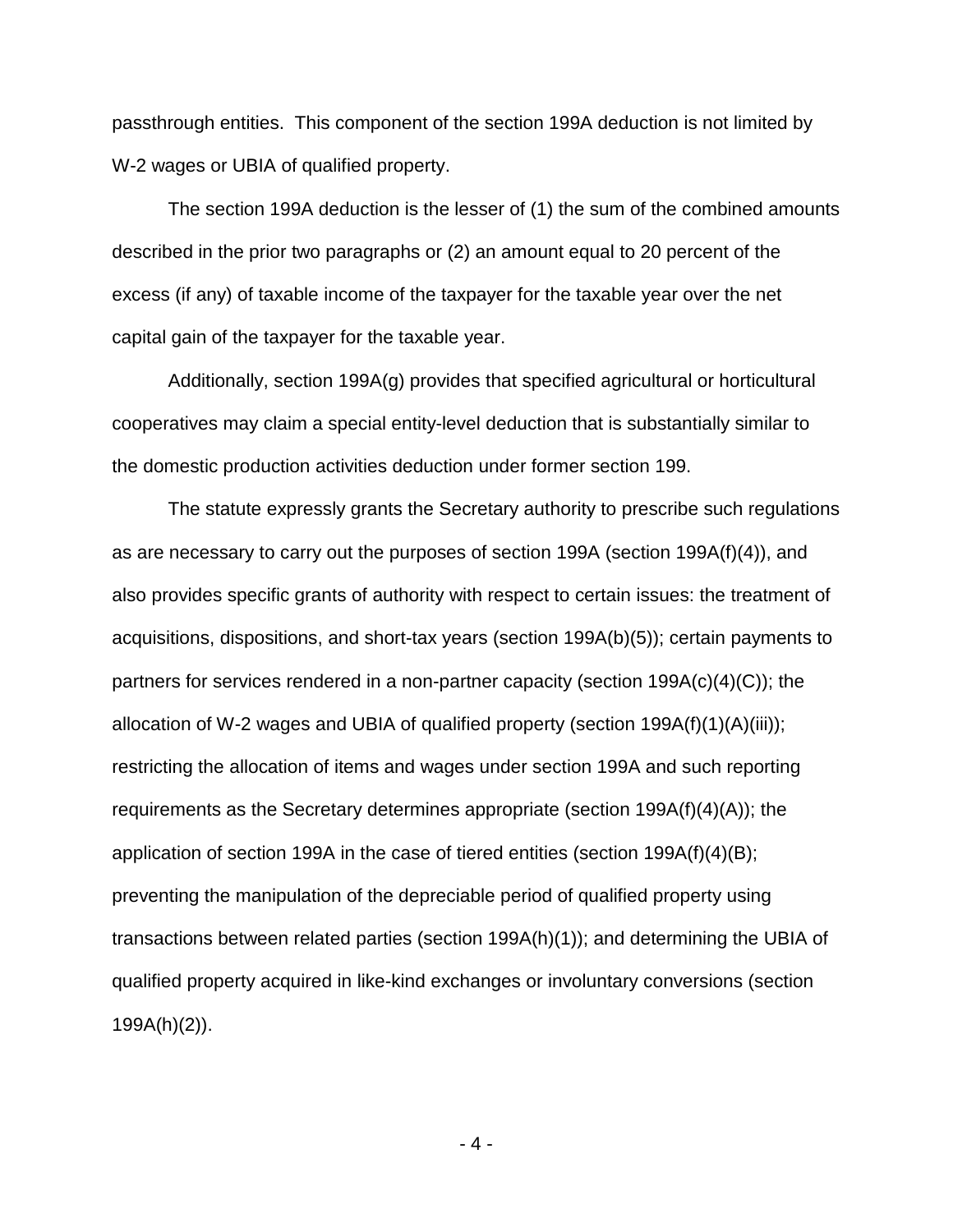The Treasury Department and the Internal Revenue Service published proposed regulations interpreting section 199A on August 16, 2018 (the August Proposed Regulations). The August Proposed Regulations contain six substantive sections, §§1.199A-1 through 1.199A-6, each of which provides rules relevant to the calculation of the section 199A deduction. The August Proposed Regulations, with modifications in response to comments and testimony received, were adopted as final regulations in **TD XXXX**, issued concurrently with this notice of proposed rulemaking.

#### **Explanation of Provisions**

These proposed regulations propose rules addressing issues not addressed in the August Proposed Regulations that are necessary to provide taxpayers with computational, definitional, and anti-avoidance guidance regarding the application of section 199A. Specifically, these proposed regulations contain amendments to two substantive sections of the August Proposed Regulations, §§1.199A-3 and 1.199A-6, each of which provides rules relevant to the calculation of the section 199A deduction. These additional proposed rules respond to comments received on the August Proposed Regulations as well as address certain issues identified after additional study. This Explanation of Provisions describes each of the proposed rules contained in this document in turn. The Treasury Department and the IRS request comments on all aspects of these proposed regulations.

### I. Treatment of Previously Suspended Losses That Constitute QBI.

Section 1.199A-3(b)(1)(iv) of the final regulations provides that previously disallowed losses or deductions (including under sections 465, 469, 704(d), and 1366(d)) allowed in the taxable year are generally taken into account for purposes of

 $-5 -$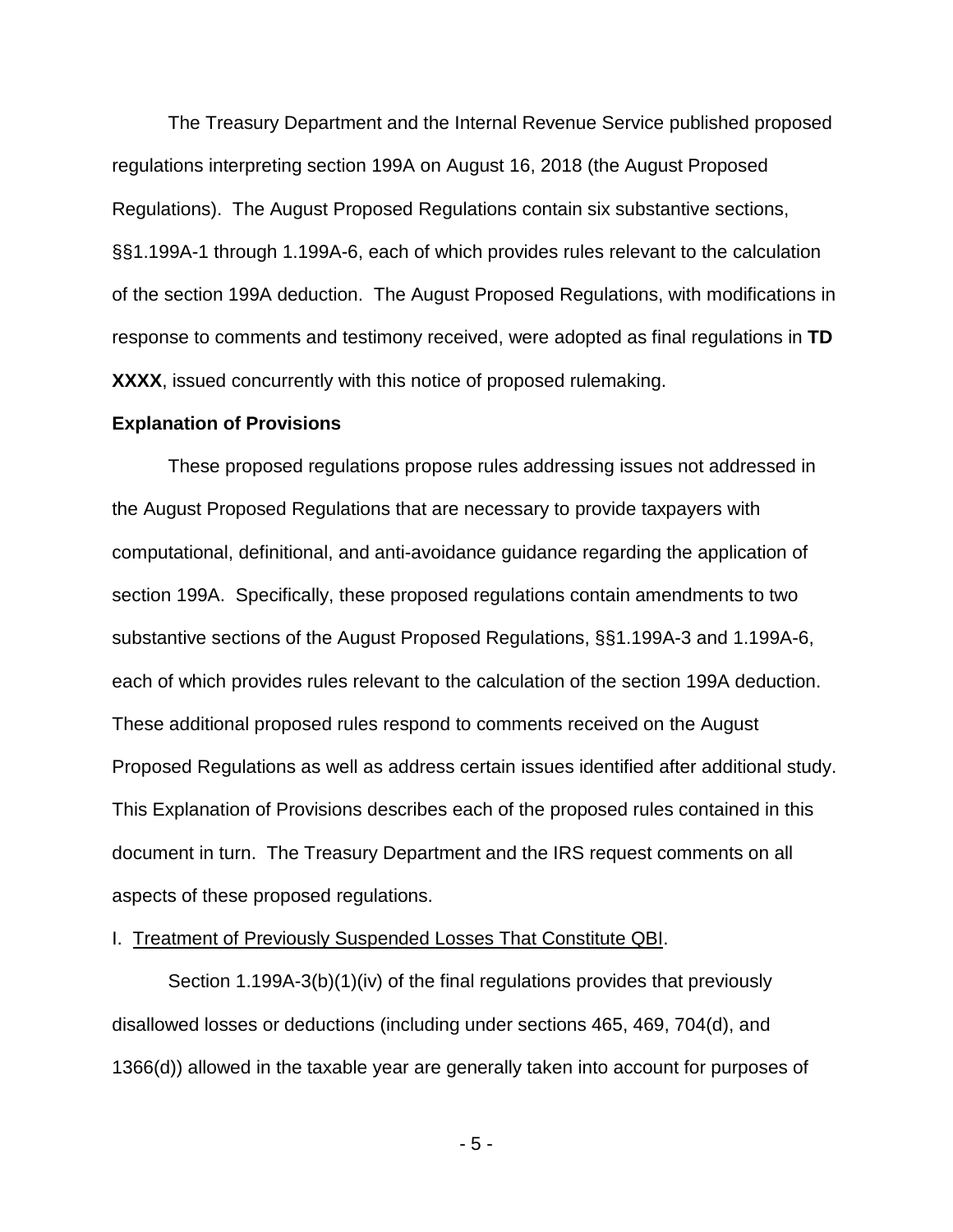computing QBI except to the extent the losses or deductions were disallowed, suspended, limited, or carried over from taxable years ending before January 1, 2018. The final regulations also provide a first-in-first-out ordering rule. One commenter on the August Proposed Regulations suggested that a special rule should be provided to identify the section 469 trade or business losses that are used to offset income if the taxpayer's section 469 groupings differ from the taxpayer's section 199A aggregations. The commenter recommended that any section 469 loss carryforward that is later used should be allocated across the taxpayer's section 199A aggregations based on income with respect to such aggregations in the year the loss was generated.

The Treasury Department and the IRS believe that that previously disallowed losses should be treated as losses from a separate trade or business for both the reasons stated by the commenter and because the losses may relate to a trade or business that is no longer in existence. Accordingly, these proposed regulations amend §1.199A-3(b)(1)(iv) to provide that such losses are treated as loss from a separate trade or business. To the extent that losses relate to a PTP, they must be treated as losses from a separate PTP. Section 1.199A-3(b)(1)(iv)(B) provides that attributes of the disallowed loss are determined in the year the loss is incurred.

### II. Regulated Investment Companies with Interests in REITs and PTPs

### A. REITs

Section 1.199A-3 restates the definitions in section 199A(c) and provides additional guidance on the determination of QBI, qualified REIT dividends, and qualified PTP income. For simplicity, the regulations use the term individual when referring to an individual, trust, estate, or other person eligible to claim the section 199A deduction.

- 6 -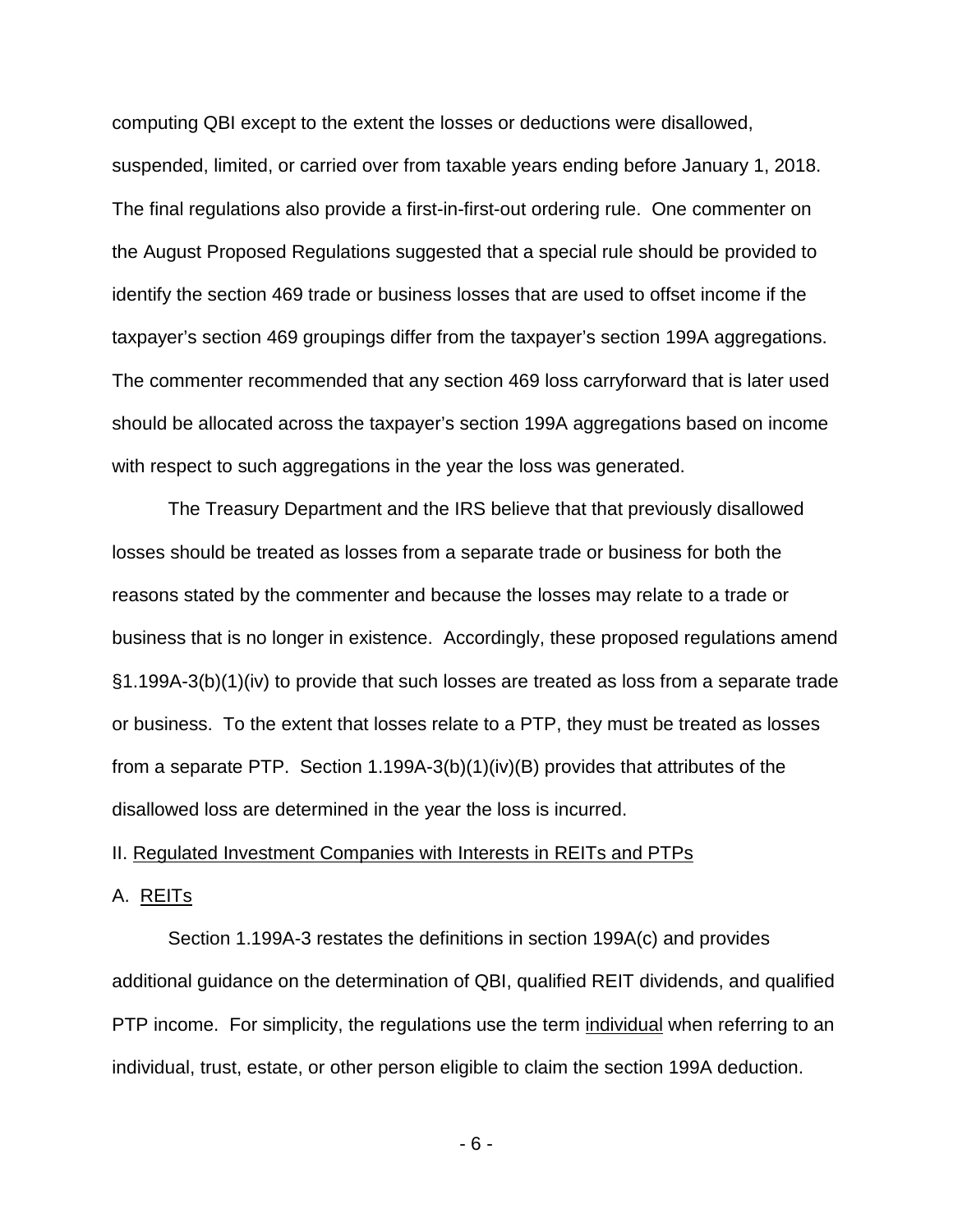See § 1.199A-1(a)(2). The term relevant passthrough entity (RPE) is used to describe passthrough entities that directly operate the trade or business or pass through the trade or business' items of income, gain, loss, or deduction from lower-tier RPEs to the individual. See § 1.199A-1(b)(10).

A number of commenters on the August Proposed Regulations requested guidance that would allow a shareholder in a regulated investment company within the meaning of section 851(a) (RIC) to take a section 199A deduction with respect to certain income of, or distributions from, the RIC. Because a RIC is a subchapter C corporation, a shareholder in a RIC generally does not take into account a share of the RIC's items of income, deduction, gain, or loss. Part 1 of subchapter M, however, has features that allow the tax consequences of investing in a RIC to approximate those of a direct investment in the assets of the RIC. The principal feature is the allowance of the deduction for dividends paid under section 852(b)(2)(D). If a corporation qualifies as a RIC under section 851 and meets the distribution requirements and other requirements in section 852(a), the RIC's income tax is computed on its investment company taxable income (ICTI), which is its taxable income with certain adjustments, including the allowance of the deduction for dividends paid. See section 852(b)(2). ICTI also excludes the amount of the RIC's net capital gain, but tax is separately imposed on that amount to the extent it exceeds the deduction for dividends paid, taking into account only capital gain dividends. See section  $852(b)(3)(A)$ . The deduction for dividends paid allows RICs to eliminate all or most of their corporate income tax liability.

If a RIC has certain items of income or gain, subchapter M also provides rules under which a RIC may pay dividends that a shareholder in the RIC may treat in the

- 7 -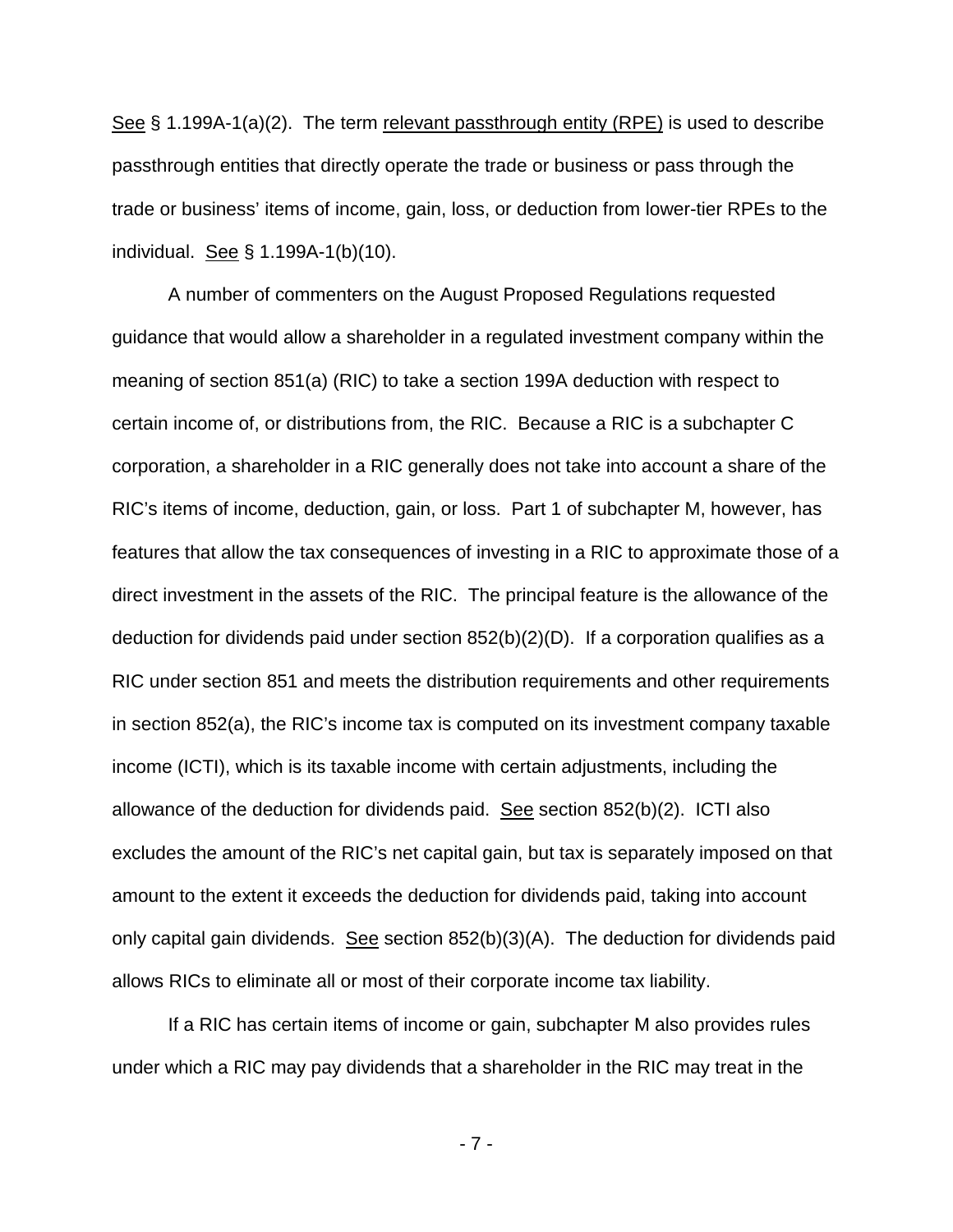same manner (or a similar manner) as the shareholder would treat the underlying item of income or gain if the shareholder realized it directly. Although this treatment differs fundamentally from the pass-through treatment of partners or trust beneficiaries, this preamble refers to is as "conduit treatment." For example, under section 852(b)(3), a RIC that has net capital gain for a taxable year generally may pay capital gain dividends, and shareholders receiving the capital gain dividends treat them as gain from the sale or exchange of a capital asset held for more than one year. Section 852(b)(3) provides necessary limits and procedures that apply to capital gain dividends. There are similar statutory provisions for exempt-interest dividends under section 852(b)(5), interest-related dividends under section 871(k)(1), short-term capital gain dividends under section 871(k)(2), dividends eligible for the dividends received deduction under section 854(b)(1)(A), and qualified dividend income under section 854(b)(1)(B). Rules for paying dividends corresponding to different types of long-term capital gain have been provided in guidance under regulatory authority granted in section 1(h). See Notice 2015-41, 2015-24 I.R.B. 1058, modifying Notice 2004-39, 2004-1 C.B. 982 and Notice 97-64, 1997-2 C.B. 323.

Investing in RICs enables small investors to gain benefits, such as professional management and broad diversification, that otherwise would be available only to investors with more resources. The House Report for the enactment of the Internal Revenue Code of 1954 explained that the RIC regime "permits investors to pool their funds through the use of a corporation in order to obtain skilled, diversified investment in corporate securities without having to pay an additional layer of corporate tax." H.R. Rep. No. 83-1337, p. 73 (1954). The ability to elect to be taxed as a RIC is available

 $-8 -$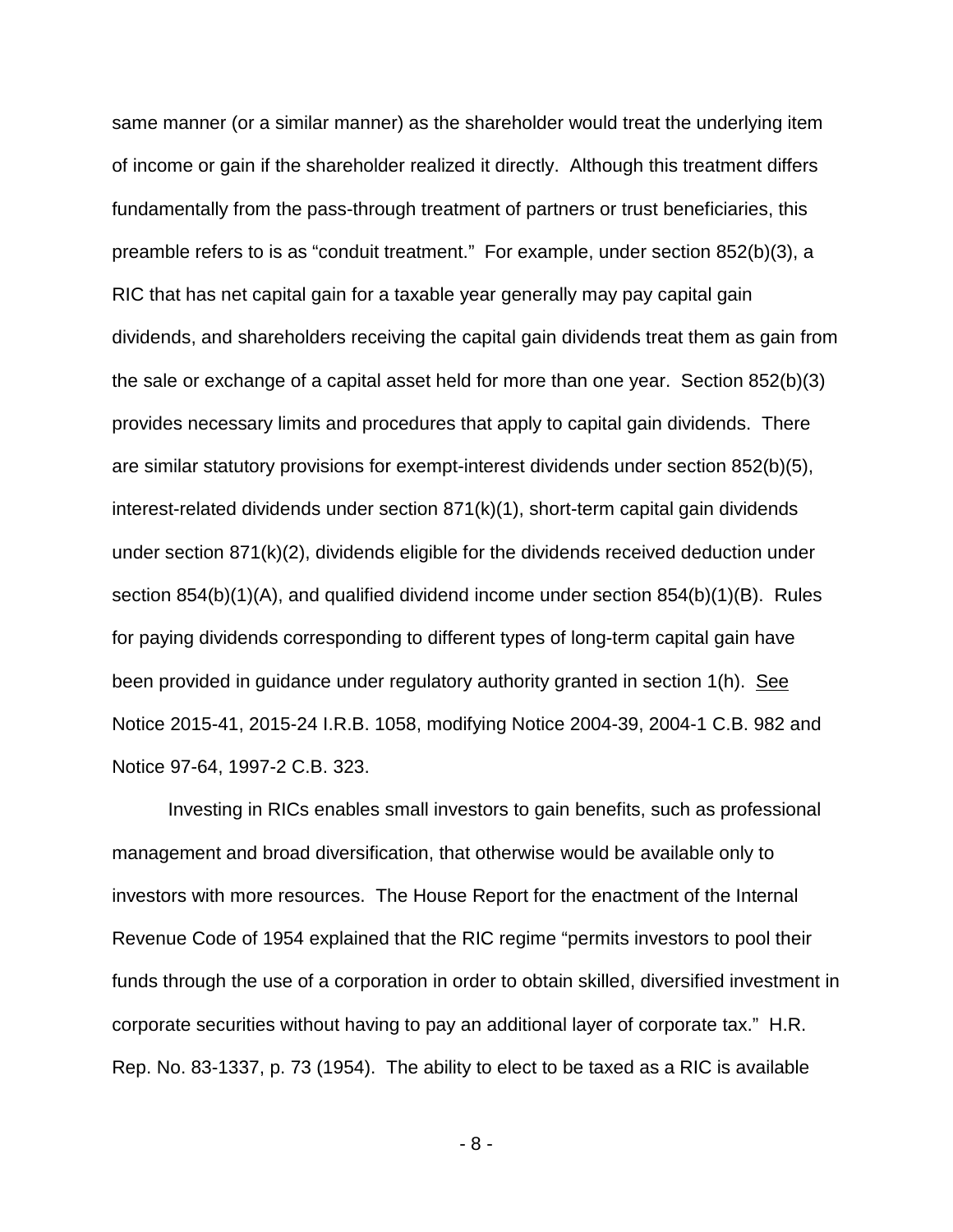typically only to domestic corporations that, at all times during the taxable year, are registered under the Investment Company Act of 1940, as amended (15 U.S.C. 80a–1 to 80b–2). See section 851(a)(1)(A).

Section 199A(f)(4) directs the Secretary to prescribe such regulations as are necessary to carry out the purposes of section 199A, including regulations for its application in the case of tiered entities. The Treasury Department and the IRS have determined that it is consistent with the grant of authority under section 199A and the purposes of part 1 of subchapter M of chapter 1 of the Code to provide for conduit treatment of qualified REIT dividends. The Treasury Department and the IRS continue to consider whether it is appropriate to provide for conduit treatment of qualified PTP income.

These proposed regulations provide rules under which a RIC that receives qualified REIT dividends may pay section 199A dividends. Non-corporate shareholders receiving section 199A dividends would treat them as qualified REIT dividends under section 199A(e)(3), provided the shareholder meets the holding period requirements for its shares in the RIC.

The rules under which a RIC would compute and report section 199A dividends are based on the rules for capital gain dividends in section 852(b)(3) and exemptinterest dividends in section 852(b)(5). The amount of a RIC's section 199A dividends for a taxable year would be limited to the excess of the RIC's qualified REIT dividends for the taxable year over allocable expenses. Section 199A dividends generally are also subject to the principles that apply to other RIC dividends. See, e.g., Rev. Rul. 2005-31, 2005-1 C.B. 1084; Rev. Rul. 89-81, 1989-1 C.B. 226.

- 9 -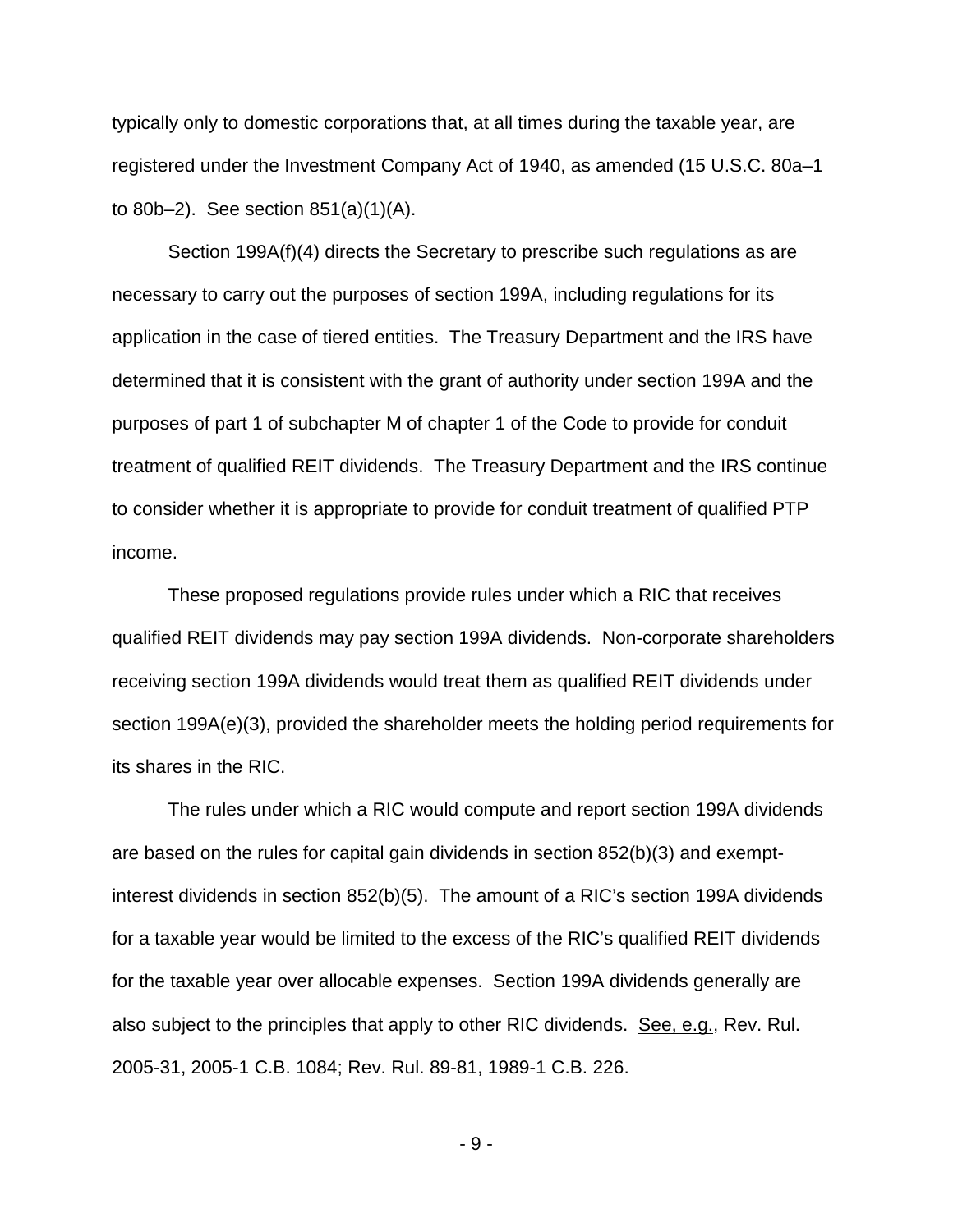### B. PTPs

One of the commenters recommending that the regulations permit conduit treatment for qualified REIT dividends received by a RIC also recommended that the regulations permit conduit treatment for qualified PTP income received by a RIC. In response to this comment, the Treasury Department and the IRS have given significant consideration to including in this notice of proposed rulemaking regulations that would provide conduit treatment for qualified PTP income. However, unlike conduit treatment for qualified REIT dividends received by a RIC, conduit treatment of qualified PTP income received by a RIC presents several novel issues. The commenter recommending this conduit treatment did not address these issues or make any suggestions as to how they should be resolved. The need to resolve these issues in a way that would afford RIC shareholders treatment that is similar to the treatment they would receive if they held the PTP interests directly while preserving the relative simplicity of the tax treatment of RIC investors has prevented the Treasury Department and the IRS from crafting and including appropriate rules in these proposed regulations. As noted later in this part of the Explanation of Provisions, the Treasury Department and the IRS continue to consider permitting conduit treatment for qualified PTP income received by a RIC to further the purposes of section 199A(b)(1)(B) and seek public comment to assist in resolving these novel issues with a view to developing regulations permitting conduit treatment for qualified PTP income.

These issues arise in part from the fact that income attributable to a specified service trade or business within the meaning of section 199A(d)(2) (SSTB) of a PTP may be qualified PTP income for taxpayers with taxable income below the threshold

 $- 10 -$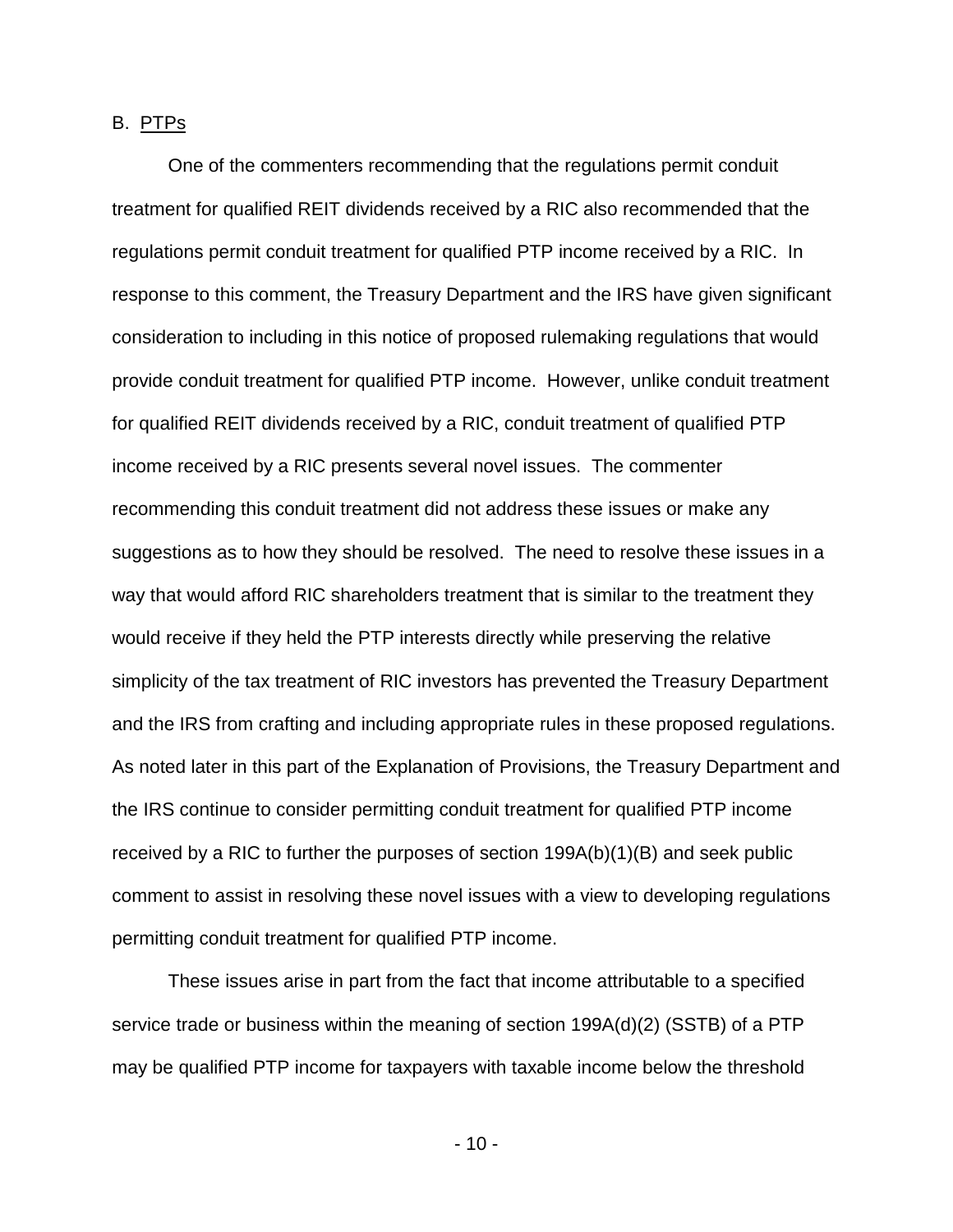amount, but not for taxpayers with taxable income above the top of the phase-out range. For taxpayers with taxable income in the phase-out range, a portion of PTP income attributable to an SSTB is qualified PTP income. There is no precedent for providing conduit treatment for a RIC (or any other C corporation) with respect to income of a PTP or other partnership taxed in this manner, and the complexity and potential confusion such treatment might create for RIC investors is arguably inconsistent with the relative simplicity that the tax system has historically provided for RIC investors. This is particularly true given the limitation on the portion of a RIC's assets that can be invested in qualified PTPs as defined in section 851(h) (the type of PTP likely to be engaged in a trade or business) and the limited portion of the RIC's dividends that would likely be attributable to income from such PTPs.

Another novel issue is presented by the rules relating to the treatment of losses for purposes of section 199A. First, a PTP may not net losses from an SSTB against income from a non-SSTB, and vice versa, in determining the amounts that it reports to its partners. Thus, PTPs are required to separately calculate income and deductions from SSTBs and non-SSTBs and report that information to their partners. Second, if a taxpayer has a net loss from an SSTB or a non-SSTB that is allowed in determining taxable income for a taxable year, that loss may be required to be carried over to the subsequent year for section 199A attribute purposes. In the case of a RIC, it is not clear to what extent these requirements can be implemented by permitting RIC dividends to reflect attributes of the RIC's investment experiences in PTPs. For example, it is difficult to conceive how losses of a RIC can be passed through to shareholders upon the payment of a dividend, which would be inconsistent with the

 $- 11 -$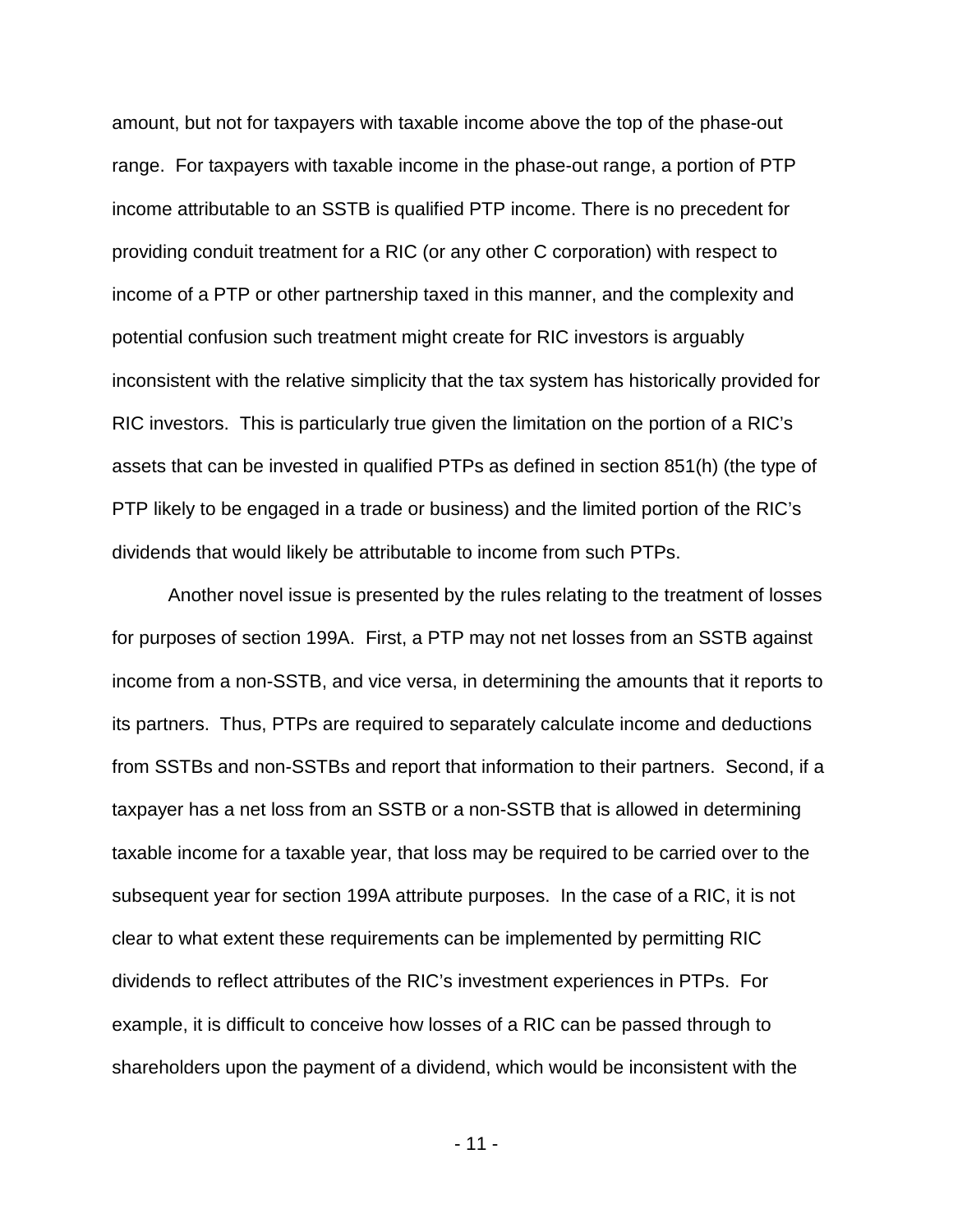status of a RIC as a C corporation. See section 311(a). In addition, RICs and RIC shareholders would experience complexity inconsistent with the longstanding tax policy of providing simplified reporting for RIC investors.

Consistent with RICs' status as C corporations, RICs could instead offset losses from PTPs against qualified REIT dividends received, with any excess PTP losses carried forward as negative qualified PTP income for section 199A attribute purposes at the RIC level. To the extent RICs would be required to carry forward PTP losses, it would appear that RICs would need to track separate loss carryforwards for SSTB PTP losses and non-SSTB PTP losses. While netting qualified non-SSTB losses from PTPs against larger amounts of qualified REIT dividends would support RIC dividends that could be treated as eligible for the section 199A deduction by the RICs' shareholders regardless of income level, SSTB losses from PTPs would complicate the offset of qualified PTP losses against qualified REIT dividends by RICs because SSTB losses from a PTP do not offset qualified REIT dividends for taxpayers with taxable income above the phase-out range. Such losses do, however, offset qualified REIT dividends for taxpayers with income below the threshold amount. For taxpayers with income in the phase-out range, these losses partially offset qualified REIT dividends to a greater or lesser extent depending on where the taxpayer's income falls in the phase-out range. It is not clear how a conduit regime for qualified PTP income could work in terms of treating RIC shareholders in the phase-out range in a manner that is consistent with the treatment they would receive if they received the qualified REIT dividend and the qualified PTP loss from an SSTB directly rather than through a RIC.

 $- 12 -$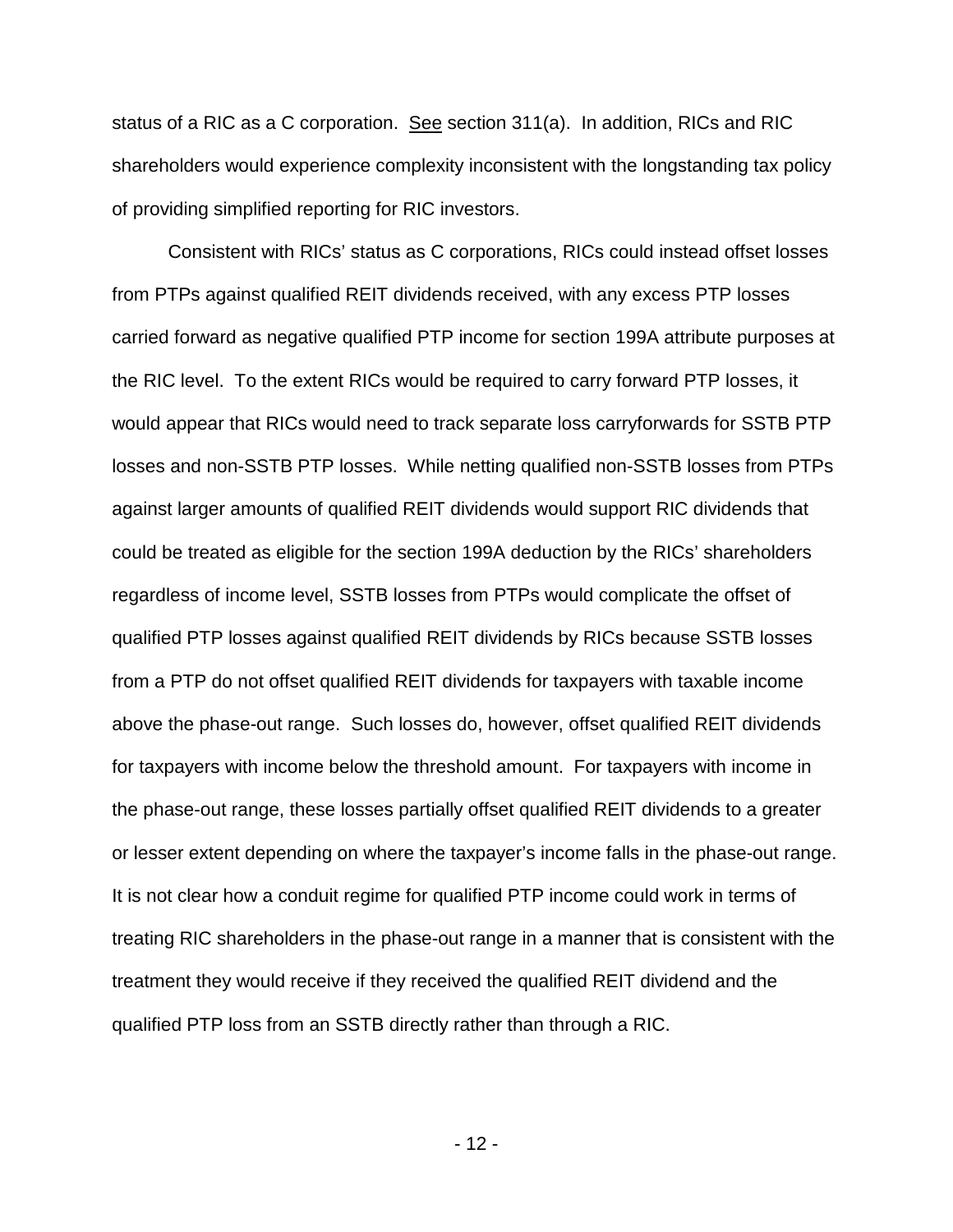Providing conduit treatment for qualified PTP income would also raise potentially significant issues with respect to the treatment of RIC shareholders that are non-U.S. persons, tax-exempt organizations, and trusts underlying individual retirement accounts (IRAs) and qualified retirement plans. In order to be qualified PTP income, section  $199A(c)(3)(A)(i)$  requires that the income must be effectively connected with a U.S. trade or business. If conduit treatment is afforded to RIC dividends attributable to such PTP income for section 199A purposes, it is not clear that a RIC dividend attributable to such income could be disregarded for purposes of calculating effectively connected income of a non-U.S. shareholder or unrelated business taxable income of a tax-exempt organization or trust underlying an IRA or qualified retirement plan. Given that such investors typically do not hold directly interests in PTPs intentionally, but do so through corporate "blockers," allowing conduit treatment for qualified PTP income through RICs could cause unwelcome results for non-U.S. shareholders, tax-exempt organizations, and trusts underlying IRAs and qualified retirement plans holding RIC stock.

The Treasury Department and the IRS continue to evaluate whether it is appropriate to provide conduit treatment for qualified PTP income through RICs, and request detailed comments on these novel issues. In particular, comments are requested concerning: (1) Whether RICs have sufficient qualified items of PTP income, gain, deduction, or loss to warrant a conduit regime that would permit RICs to pay qualified PTP dividends to shareholders; (2) How to provide conduit treatment for qualified PTP income for taxpayers with income below the threshold amount or within the phase-out range, particularly where a RIC has qualified REIT dividends and a qualified PTP loss from an SSTB; (3) How to treat losses of PTPs arising from SSTBs

 $- 13 -$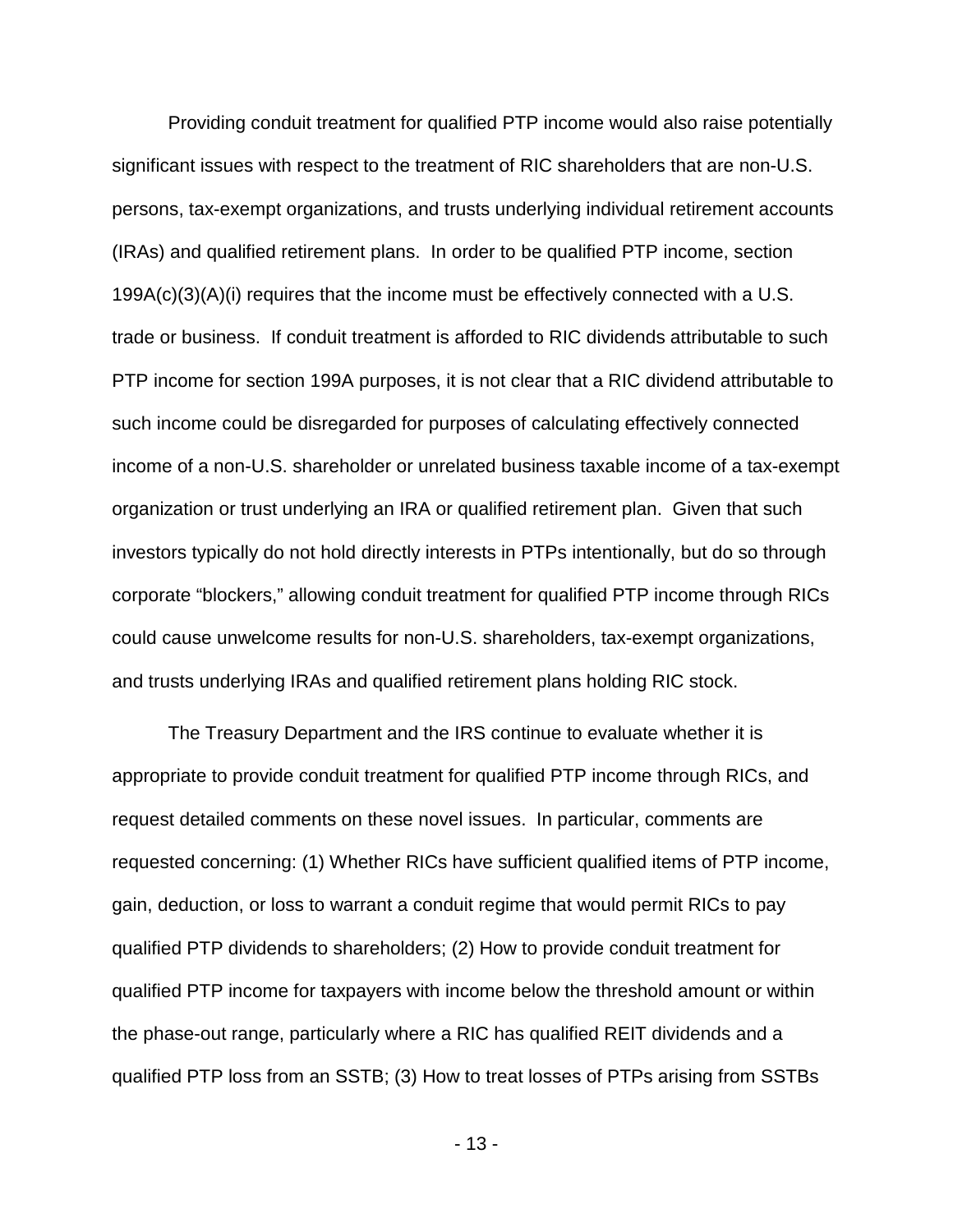and non-SSTBs; (4) Whether conduit treatment for qualified PTP income can be disregarded for purposes of determining the effectively connected income or unrelated business taxable income of certain RIC shareholders; (5) Whether SSTB items are sufficiently rare or incidental for PTPs that a conduit regime for PTP dividends should exclude all SSTB items; and (6) How to implement conduit treatment for qualified PTP income in a way that is consistent with the policy goal of preserving the overall relative simplicity of the tax treatment of investors in RICs while still achieving the policy goals of section 199A and section 199A(b)(1)(B) in particular.

### III. Special Rules for Trusts and Estates

Section 1.199A-6 provides guidance that certain specified entities (for example, trusts and estates) may need to follow to enable the computation of the section 199A deduction of the entity and each of its owners. Section 1.199A-6(d) contains special rules for applying section 199A to trusts and decedents' estates. The August Proposed Regulations expressly requested comments, and comments were submitted, on whether and how certain trusts and other entities would be able to take a deduction under section 199A. These proposed regulations take those suggestions into consideration in proposing rules applicable to those particular situations identified by commenters.

In the case of a section 199A deduction claimed by a non-grantor trust or estate, section 199A(f)(1)(B) applies rules similar to the rules under former section 199(d)(1)(B)(i) for the apportionment of W–2 wages and the apportionment of UBIA of qualified property. In the case of a non-grantor trust or estate, the QBI and expenses properly allocable to the business, including the W-2 wages relevant to the computation

 $- 14 -$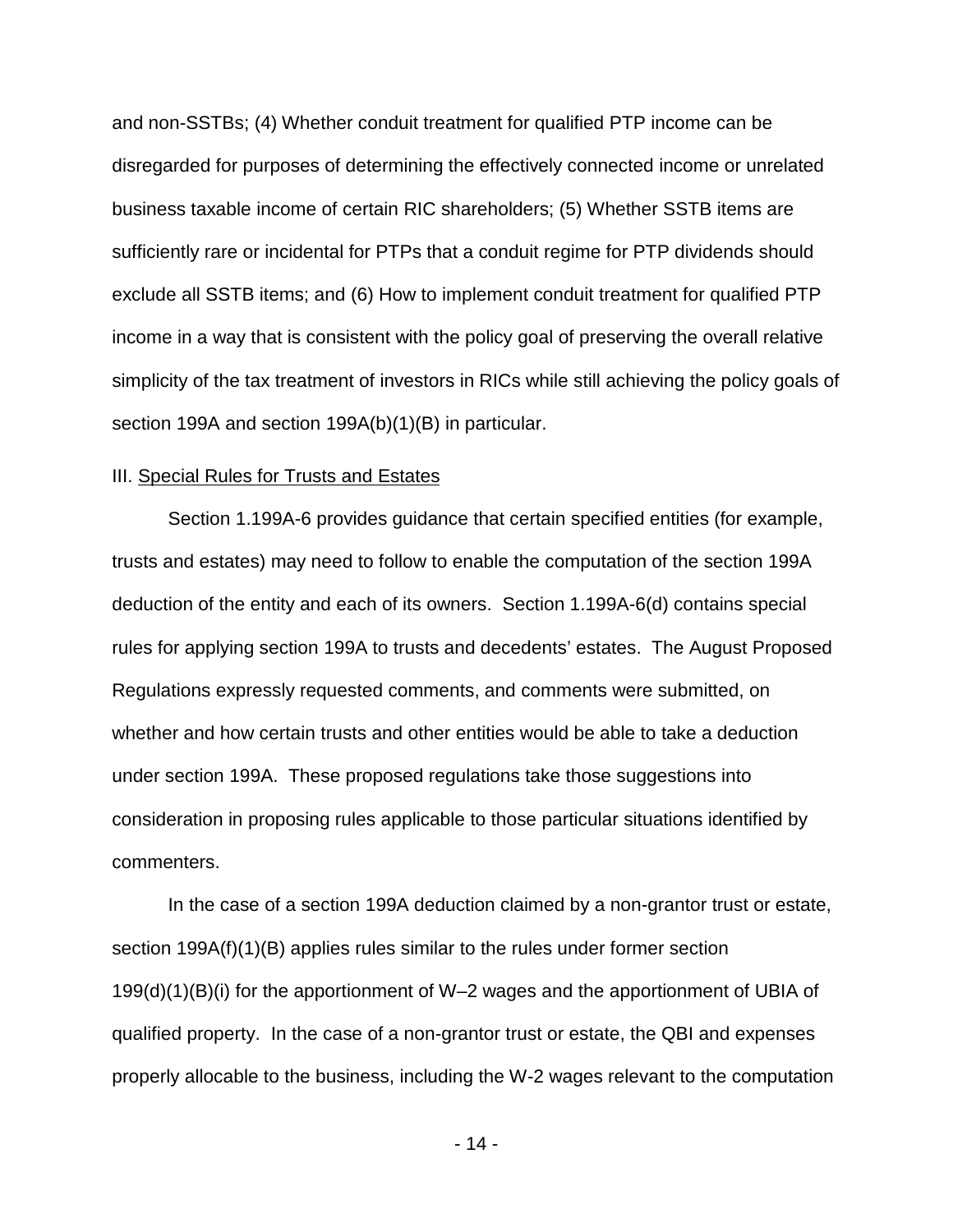of the wage limitation, and relevant UBIA of depreciable property must be allocated among the trust or estate and its various beneficiaries. Specifically, §1.199A-6(d)(3)(ii) provides that each beneficiary's share of the trust's or estate's QBI and W-2 wages is determined based on the proportion of the trust's or estate's DNI that is deemed to be distributed to that beneficiary for that taxable year. Similarly, the proportion of the entity's DNI that is not deemed distributed by the trust or estate will determine the entity's share of the QBI and W-2 wages. In addition, if the trust or estate has no DNI in a particular taxable year, any QBI and W-2 wages are allocated to the trust or estate, and not to any beneficiary.

In addition, §1.199A-6(d)(3)(ii) provides that, to the extent the trust's or estate's UBIA of qualified property is relevant to a trust or estate and any beneficiary, the trust's or estate's UBIA of qualified property will be allocated among the trust or estate and its beneficiaries in the same proportions as is the DNI of the trust or estate. This is the case regardless of how any depreciation or depletion deductions resulting from the same property may be allocated under section 643(c) among the trust or estate and its beneficiaries for purposes other than section 199A.

Under §1.199A-6(d)(3)(iv), the threshold amount is determined at the trust level after taking into account any distribution deductions. Commenters have noted that taxpayers could circumvent the threshold amount by dividing assets among multiple trusts, each of which would claim its own threshold amount. This result is inappropriate and inconsistent with the purpose of section 199A. Therefore, §1.199A-6(d)(3)(vii) provides that a trust formed or funded with a principal purpose of receiving a deduction

- 15 -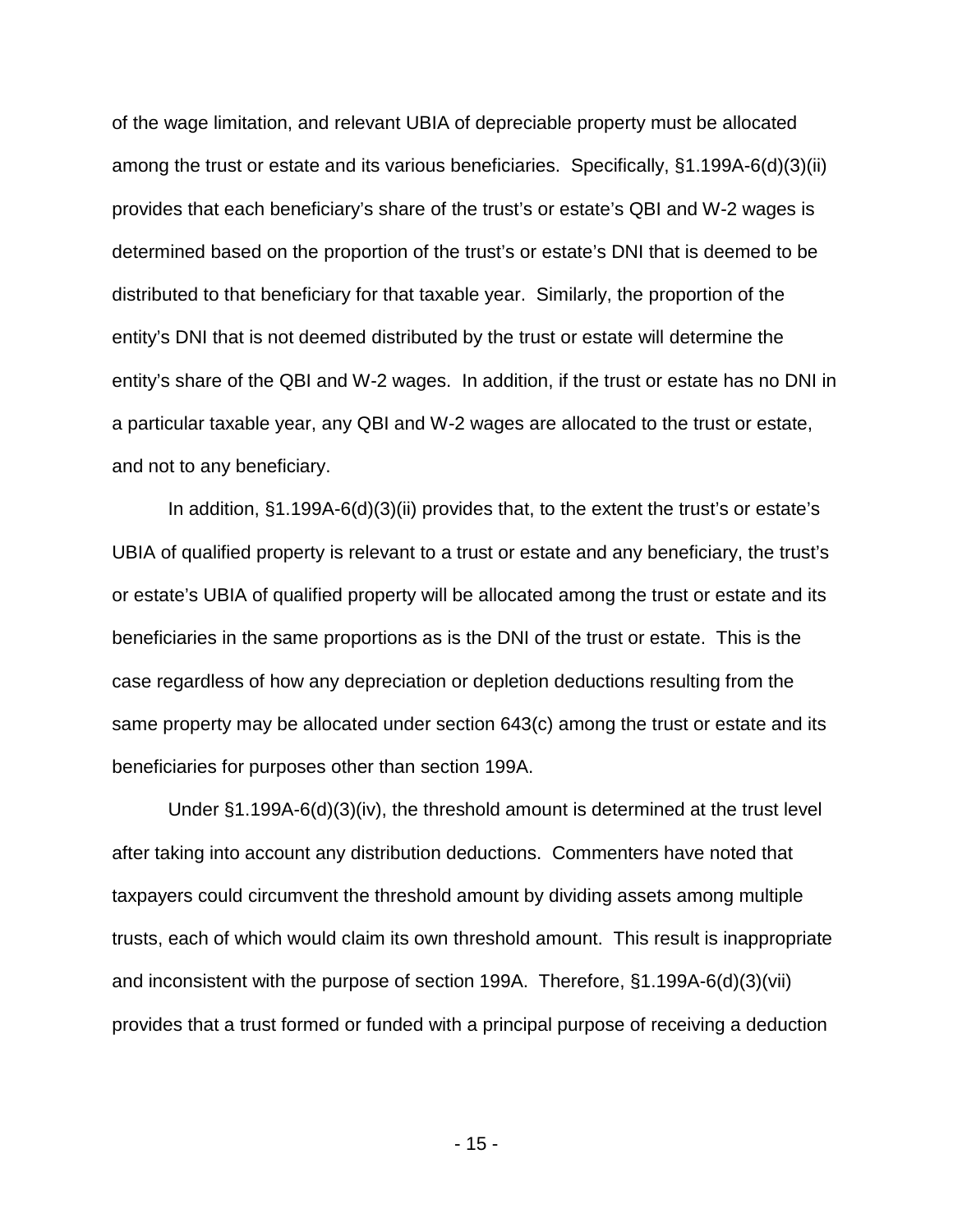under section 199A will not be respected for purposes of determining the threshold amount under section 199A.

In the August Proposed Regulations, the Treasury Department and the IRS requested comments with respect to whether taxable recipients of annuity and unitrust interests in charitable remainder trusts and taxable beneficiaries of other split-interest trusts may be eligible for the section 199A deduction to the extent that the amounts received by such recipients include amounts that may give rise to the deduction. The request for such comments indicated that such comments should include explanations of how amounts that may give rise to the section 199A deduction would be identified and reported in the various classes of income of the trusts received by such recipients and how the excise tax rules in section 664(c) would apply to such amounts.

### A. Charitable remainder trust beneficiary's eligibility for the deduction

A few commenters suggested that a charitable remainder trust under section 664 should be allowed to calculate the deduction at the trust level and that the charitable remainder trust should be treated as a single taxpayer for purposes of the thresholds for taxable income, W-2 wages, and UBIA of qualified property.

Several commenters recommended that, if unrelated business taxable income (UBTI) is qualified business income, the section 199A deduction should be allowed before the UBTI excise tax is imposed. However, other commenters disagreed. Another commenter stated that the section 199A deduction should not be allowed when calculating UBTI because it is not a deduction directly connected with carrying on the trade or business and is allowable only for purposes of chapter 1, while the excise tax on UBTI is imposed under chapter 42 (that is, it is not an income tax). Another

 $- 16 -$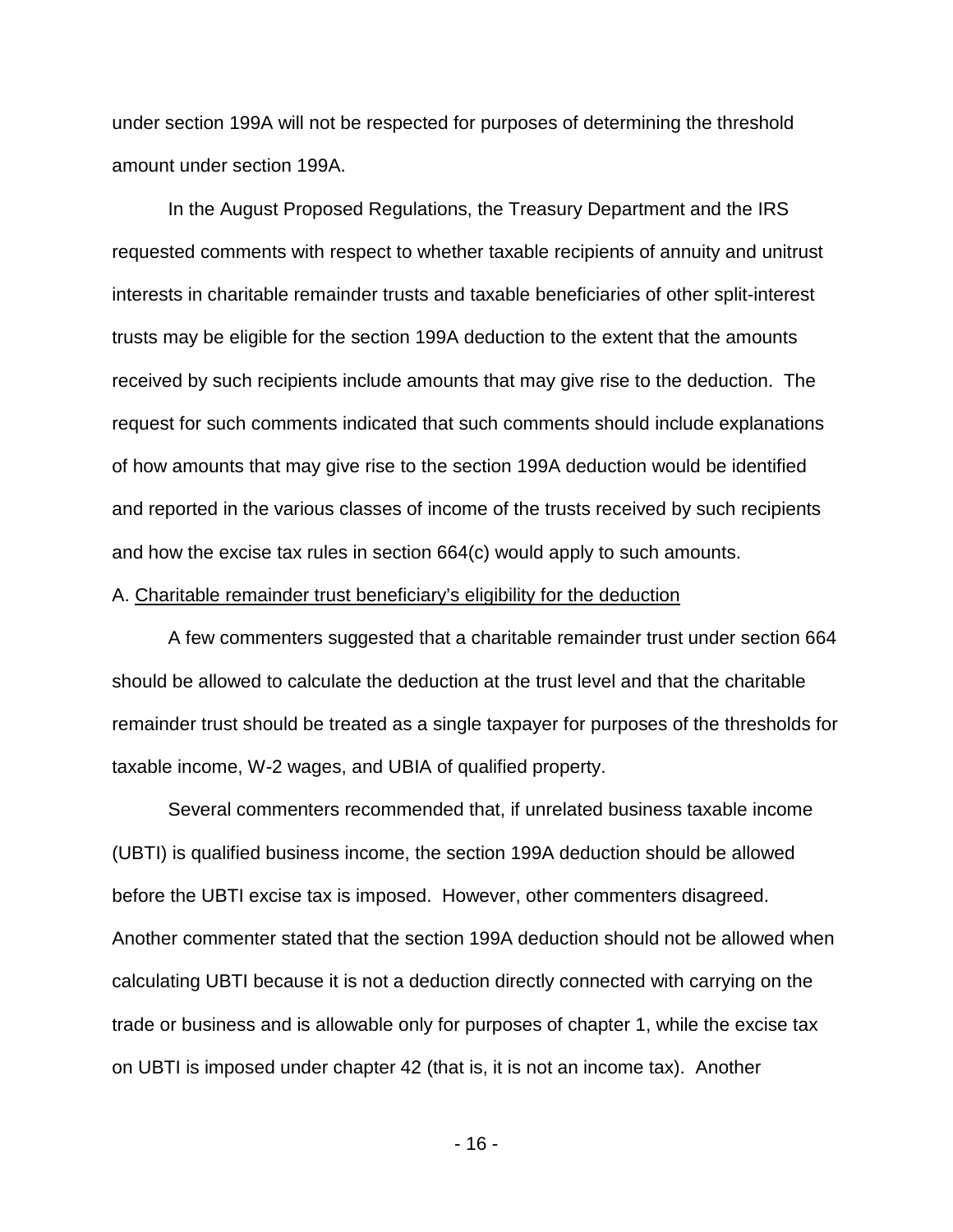commenter said the UBTI excise tax under section 664(c) should not affect QBI because that tax is charged to principal.

One commenter recommended that QBI should be allocated to the ordinary income tier. Another recommended that QBI should be the bottom of the first tier (last to be distributed) and section 199A items should be reported on the Schedule K-1 when QBI is deemed distributed. Another commenter stated that a charitable remainder trust has no taxable income and no DNI, so the allocation of QBI, W-2 wages, and UBIA of qualified property should be allocated to beneficiaries based on the percentage of distributions from the ordinary income tier, with QBI allocated to the charitable remainder trust remaining a tier one item. Another commenter stated that QBI cannot be a separate tier because it is a deduction, rather than a rate difference.

The Treasury Department and the IRS believe that, because a charitable remainder trust described in section 664 is not subject to income tax, and because the excise tax imposed by section 664(c) is treated as imposed under chapter 42, the trust does not either have or calculate a section 199A deduction and the threshold amount described in section 199A(e)(2) does not apply to the trust. Furthermore, application of section 199A to effectively reduce the 100 percent rate of tax imposed by section 664(c) on any UBTI would be inconsistent with the intent of section 664(c) to deter trusts from making investments that generate significant UBTI. However, any taxable recipient of a unitrust or annuity amount from the trust must determine and apply the recipient's own threshold amount for purposes of section 199A, taking into account any annuity or unitrust amounts received from the trust. Therefore, a taxable recipient of a unitrust or annuity amount from a charitable remainder trust may take into account QBI, qualified

 $- 17 -$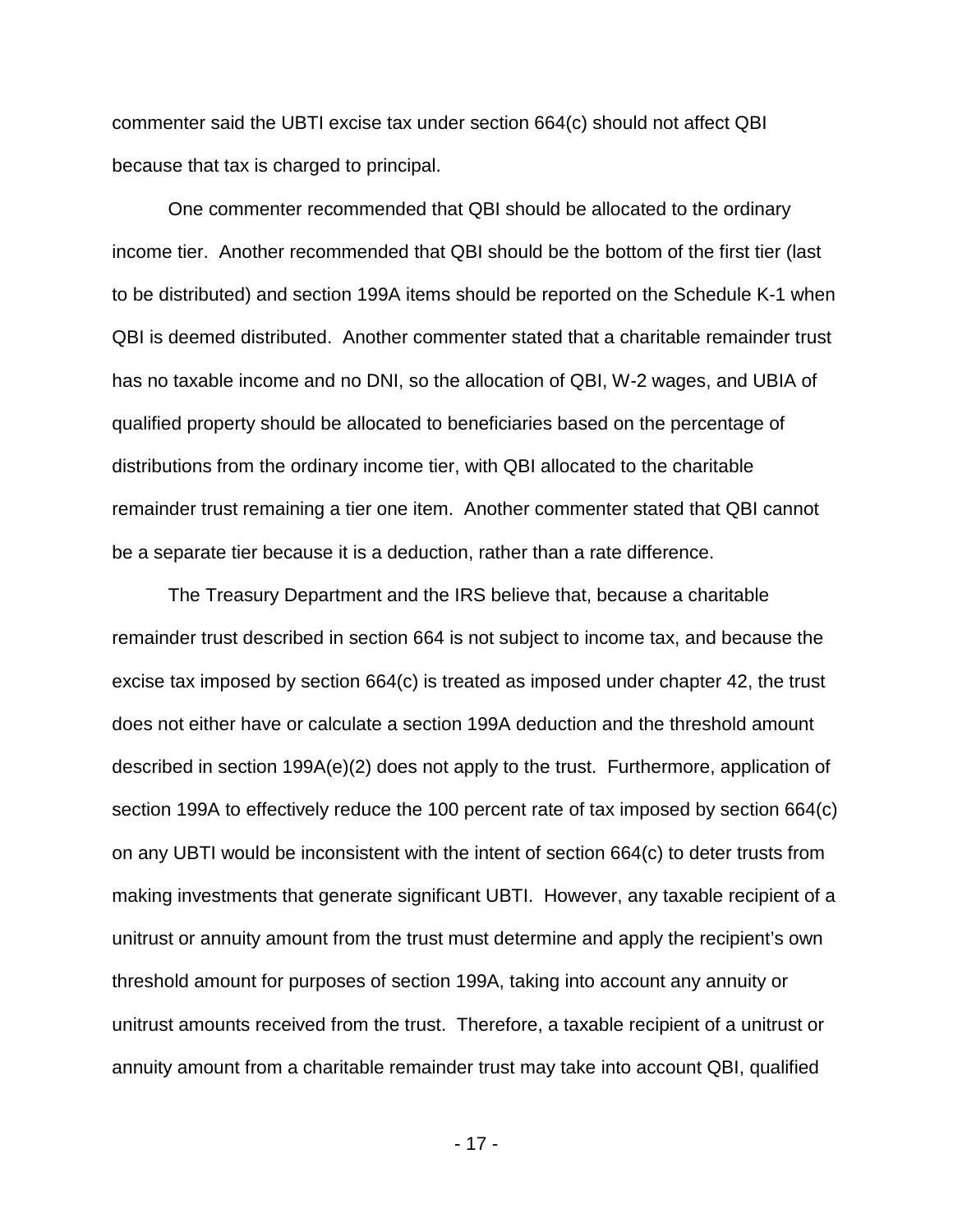REIT dividends, and qualified PTP income for purposes of determining the recipient's section 199A deduction for the taxable year to the extent that the unitrust or annuity amount distributed to such recipient consists of such section 199A items under §1.664-  $1(d)$ .

In order to determine the order of distribution of the various classes of income of the trust for purposes of applying §1.664-1(d), QBI, qualified REIT dividends, and qualified PTP income of a charitable remainder trust will be allocated to the classes of income within the category of income described in  $§1.664-1(d)(1)(i)(a)(1)$  based on the rate of tax that normally would apply to that type of income, not taking into account the characterization of that income as QBI, qualified REIT dividends, or qualified PTP income for purposes of section 199A. Accordingly, any QBI, qualified REIT dividends, and qualified PTP income will be treated as distributed from the trust to a unitrust or annuity recipient only when all other classes of income within the ordinary income category subject to a higher rate of tax (not taking into account section 199A) have been exhausted. The unitrust or annuity recipient will be treated as receiving a proportionate amount of any QBI, qualified REIT dividends, and qualified PTP income that is distributed along with other income in the same class within the ordinary income category. To the extent that a trust is treated as distributing QBI, qualified REIT dividends, or qualified PTP income to more than one unitrust or annuity recipient in the taxable year, the distribution of such income will be treated as made to the recipients proportionately, based on their respective shares of the total of QBI, qualified REIT dividends, and qualified PTP income distributed for that year. The amount of any W-2 wages or UBIA of qualified property of the charitable remainder trust in a taxable year

 $- 18 - 18$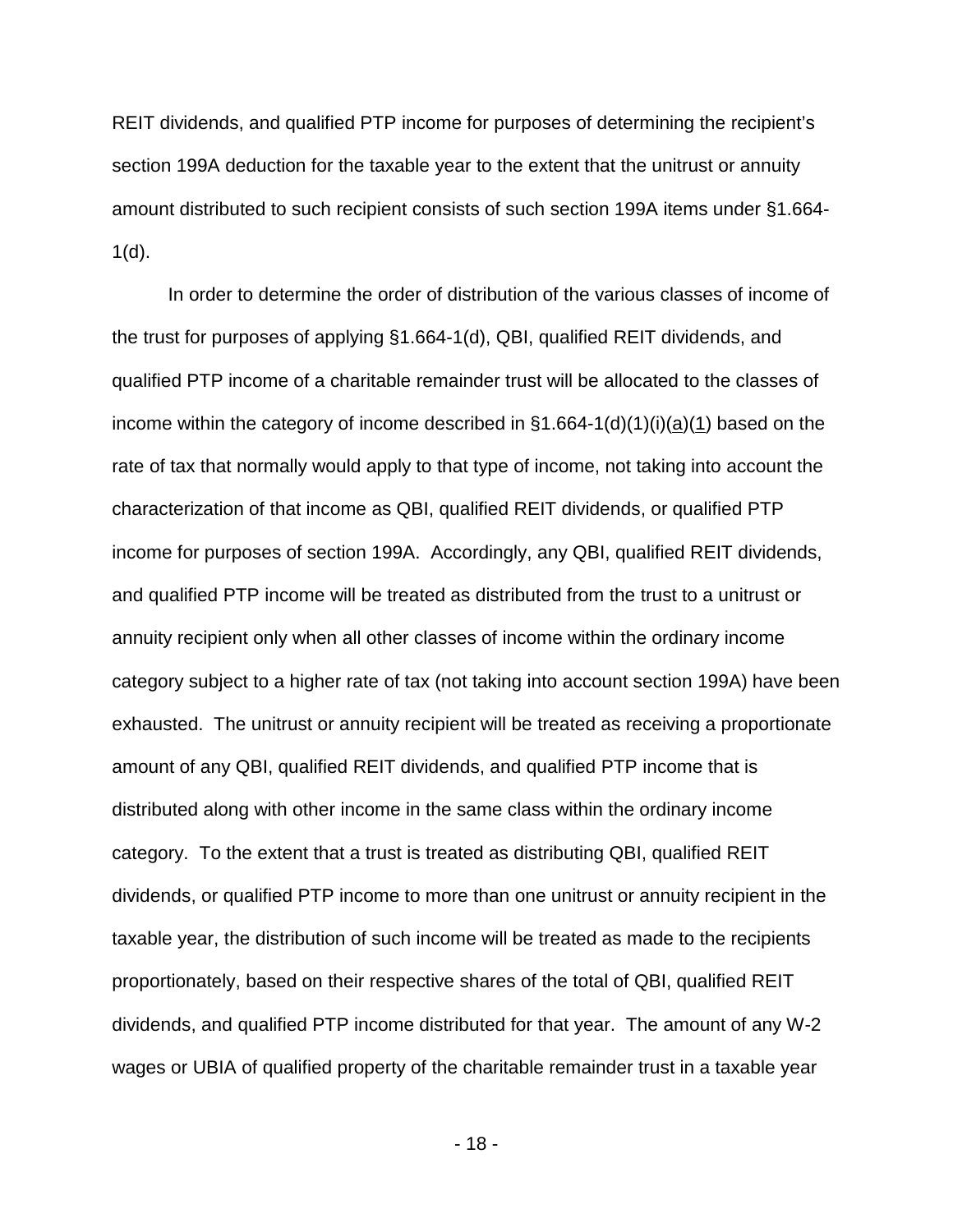will be allocable to unitrust or annuity recipients based on each recipient's share of the trust's total QBI (whether or not distributed) for that taxable year.

Any QBI, qualified REIT dividends, or qualified PTP income of the trust that is unrelated business taxable income is subject to excise tax and §1.664-1(c) requires that tax to be allocated to the corpus of the trust. Certain other rules relating to charitable remainder trusts are provided.

#### B. Split-interest trusts

The August Proposed Regulations requested comments on whether any special rules were necessary with respect to split-interest trusts. One commenter suggested that additional rules may be necessary for split-interest trusts other than charitable reminder trusts. After considering the comment and studying other split-interest trusts in more depth after the publication of the August Proposed Regulations, the Treasury Department and the IRS have determined that special rules for other split-interest trusts, such as non-grantor charitable lead trusts or pooled income funds, are not necessary because such trusts are taxable under part I, subchapter J, chapter 1 of the Code, except subpart E. Such split-interest trusts would apply the rules for non-grantor trusts and estates set forth in § 1.199A-6(d)(3) to determine any applicable section 199A deduction for the trust or its taxable beneficiaries.

#### C. Separate shares

Although no comments were received with respect the application of the threshold amount to separate shares, the Treasury Department and the IRS believe that clarification with respect to this issue may be necessary. These proposed regulations provide that, in the case of a trust described in section 663(c) with substantially

- 19 -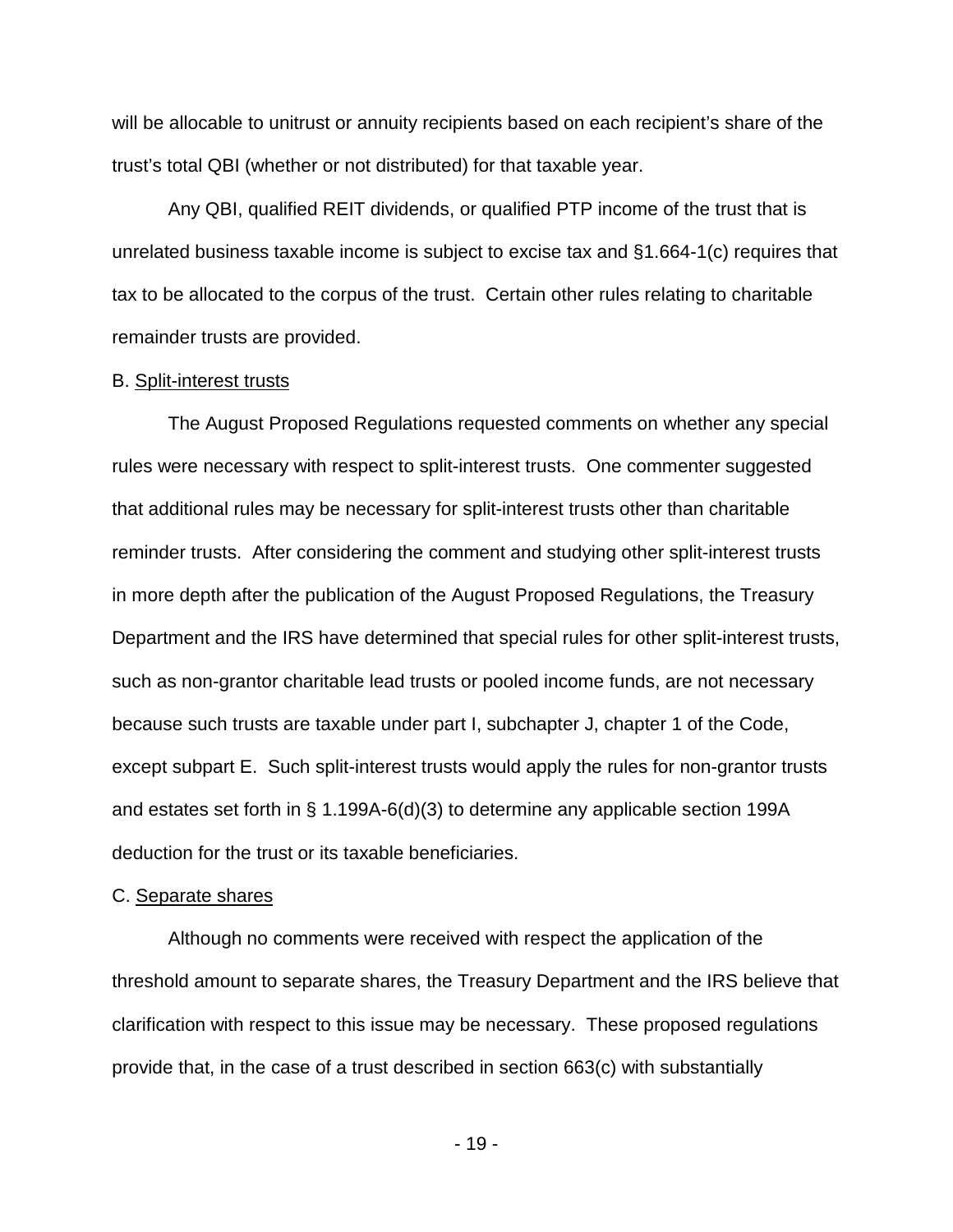separate and independent shares for multiple beneficiaries, such separate shares will not be treated as separate trusts for purposes of applying the threshold amount. Instead, the trust will be treated as a single trust for purposes of determining whether the taxable income of the trust exceeds the threshold amount. The purpose of the separate share rule in section 663(c) is to treat distributions of trust DNI to trust beneficiaries as independent taxable events solely for purposes of applying sections 661 and 662 with respect to each beneficiary's separate share. The rule determines each beneficiary's share of DNI based on the amount of DNI from that beneficiary's separate share, rather than as a percentage of the trust's DNI.

Nevertheless, under the separate share rule, if a trust retains any portion of DNI, the trust will be subject to tax as a single trust with respect to the retained DNI. Only trusts with retained DNI will be eligible for the section 199A deduction, because a trust will be allocated QBI, qualified REIT dividends, and qualified PTP income only in proportion to the amount of DNI retained by the trust for the taxable year. For this reason, a trust, regardless of the number of separate shares it has for its beneficiaries under the separate share rule of section 663(c), will be treated as a single trust for purposes of applying the threshold amount under section 199A. To the extent that a taxable beneficiary of a trust receives a distribution of DNI from the beneficiary's separate share of the trust which includes section 199A items, the beneficiary would apply its own threshold amount to those section 199A items in computing its section 199A deduction in accordance with the rules of § 1.199A-6(d).

### **Availability of IRS Documents**

 $- 20 -$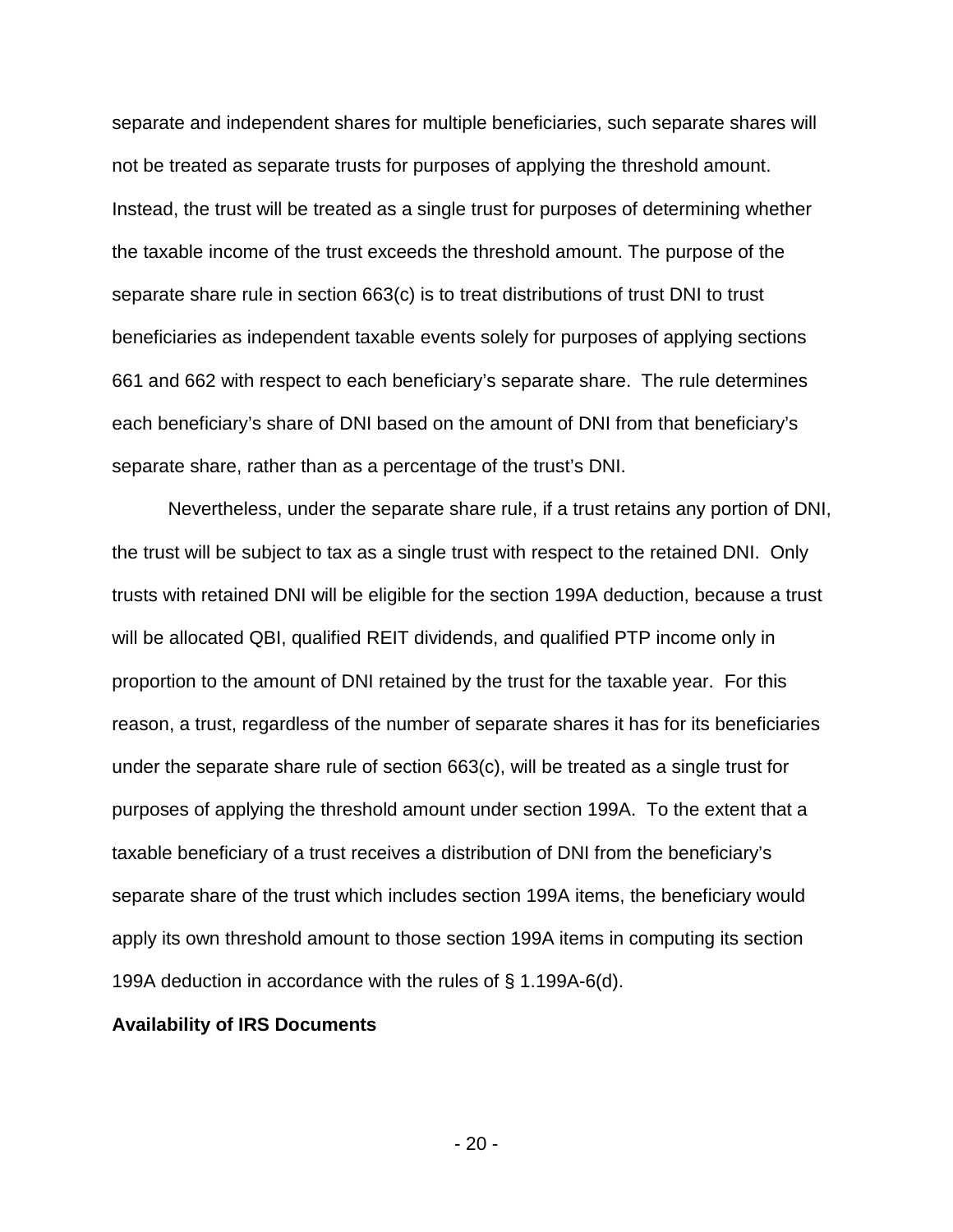IRS notices cited in this preamble are made available by the Superintendent of Documents, U.S. Government Printing Office, Washington, DC 20402.

### **Proposed Effective/Applicability Date**

Section 7805(b)(1)(A) and (B) of the Code generally provide that no temporary, proposed, or final regulation relating to the internal revenue laws may apply to any taxable period ending before the earliest of (A) the date on which such regulation is filed with the **Federal Register**, or (B) in the case of a final regulation, the date on which a proposed or temporary regulation to which the final regulation relates was filed with the **Federal Register**.

The amendments to §§1.199A-3 and 1.199A-6 set forth in this notice of proposed rulemaking generally are proposed to apply to taxable years ending after the date of publication of a Treasury decision adopting these rules as final regulations in the **Federal Register**. However, taxpayers may rely on the rules in the amendments to §§1.199A-3 and 1.199A-6 set forth in this notice of proposed rulemaking, in their entirety, until the date a Treasury decision adopting these regulations as final regulations is published in the **Federal Register**.

# **Special Analyses**

# I. Regulatory Planning and Review – Economic Analysis

Executive Orders 13563 and 12866 direct agencies to assess costs and benefits of available regulatory alternatives and, if regulation is necessary, to select regulatory approaches that maximize net benefits (including potential economic, environmental, public health and safety effects, distributive impacts, and equity). Executive Order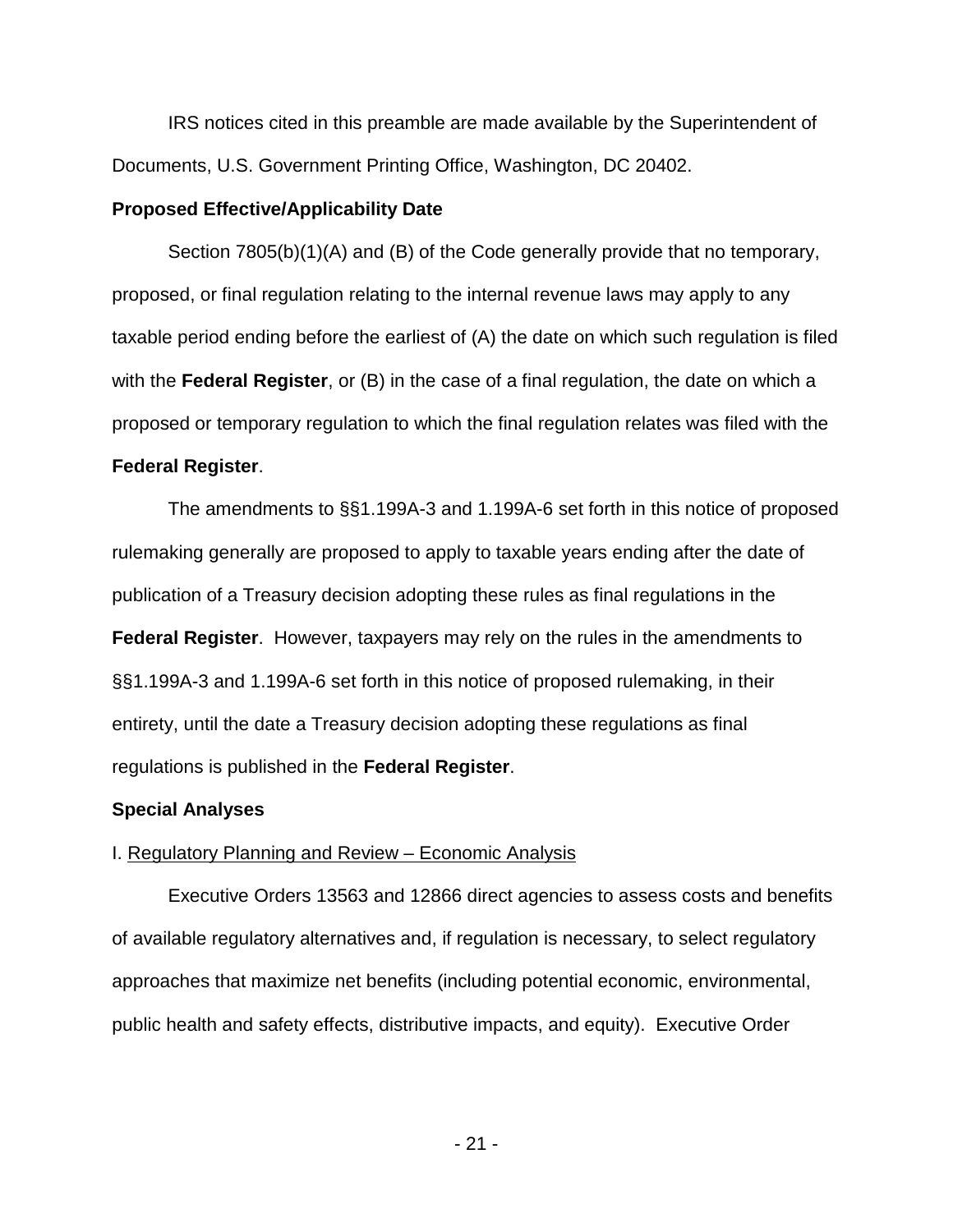13563 emphasizes the importance of quantifying both costs and benefits, of reducing costs, of harmonizing rules, and of promoting flexibility.

The proposed regulations have been designated by the Office of Management and Budget's ("OMB") Office of Information and Regulatory Affairs ("OIRA") as subject to review under Executive Order 12866 pursuant to the Memorandum of Agreement (April 11, 2018) between the Treasury Department and OMB regarding review of tax regulations. It has been determined that the proposed rulemaking is economically significant under section 1(c) of the Memorandum of Agreement and thereby subject to review. Accordingly, the proposed regulations have been reviewed by OMB.

#### A. Overview

Congress enacted section 199A to provide taxpayers other than corporations a deduction of up to 20 percent of QBI from domestic businesses plus up to 20 percent of their combined qualified REIT dividends and qualified PTP income. As stated in the Explanation of Provisions, these regulations are necessary to provide taxpayers with computational, definitional, and anti-avoidance guidance regarding the application of section 199A. These proposed regulations contain amendments to §1.199A-3, providing further guidance to taxpayers for purposes of calculating the section 199A deduction. They provide clarity for taxpayers in determining their eligibility for the deduction and the amount of the allowed deduction. Among other benefits, this clarity helps ensure that taxpayers all calculate the deduction in a similar manner, which encourages decision-making that is economically efficient contingent on the provisions of the overall Code.

#### B. Baseline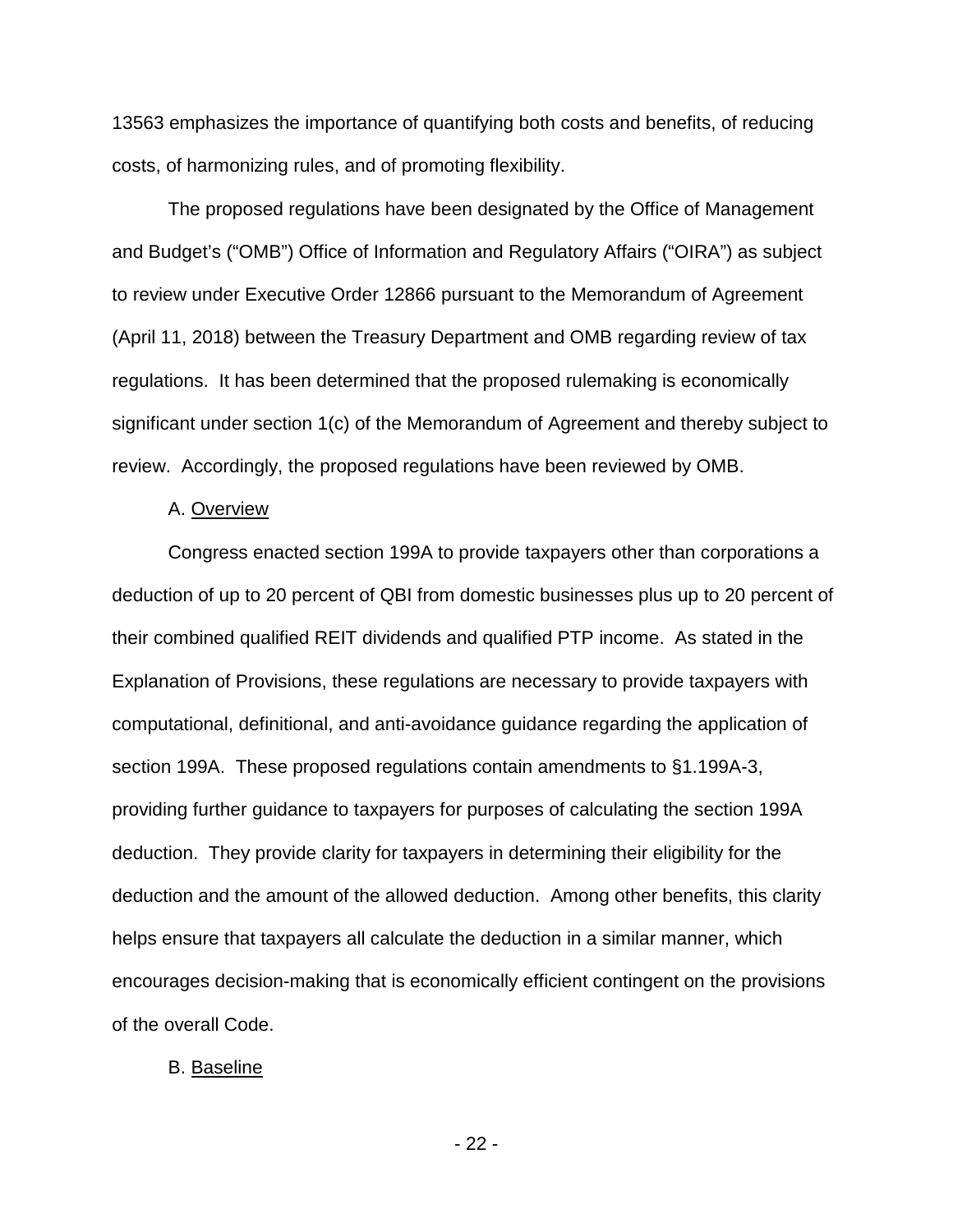The analysis in this section compares the proposed regulation to a no-action baseline reflecting anticipated Federal income tax-related behavior in the absence of these regulations.

### C. Economic Analysis of the Proposed Amendments to §1.199A-3

### 1. Background

Because the section 199A deduction has not previously been available, §§1.199A-1 to -6 provide greater specificity for a large number of the relevant terms and necessary calculations taxpayers are currently required to apply under the statute. However, one subject not covered by the August 2018 Proposed Regulations is the treatment of REIT dividends received by RICs. Because RICs are taxed as C corporations, they are ineligible for the section 199A deduction under the statute, which generally does not apply to C corporations. However, the statute also directs the Secretary to prescribe such regulations as are necessary to carry out the purposes of section 199A, including regulations for its application in the case of tiered entities. Thus these proposed regulations establish rules under which a RIC that earns qualified REIT dividends may pay section 199A dividends to its shareholders.

An alternative approach the Treasury Department and the IRS could have taken would be to remain silent on this issue. For reasons given below, the Treasury Department and the IRS concluded such an approach would likely give rise to less economically efficient decisions than the approach taken in these proposed regulations.

### 2. Anticipated benefits of the Proposed Amendments to §1.199A-3

The Treasury Department and the IRS expect that the definitions and guidance provided in the proposed amendments to §1.199A-3 will implement the section 199A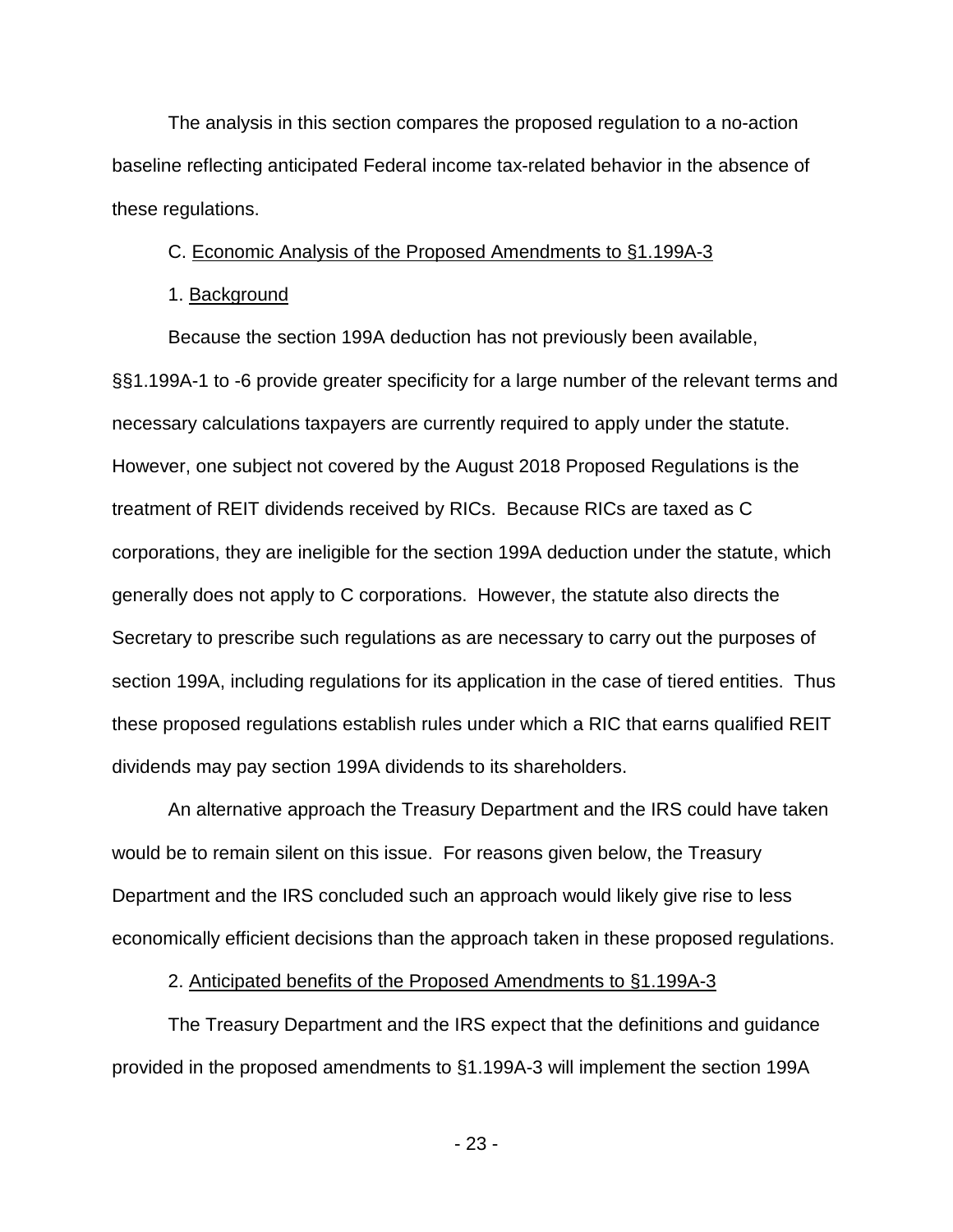deduction in an economically efficient manner. An economically efficient tax system generally aims to treat income derived from similar economic decisions similarly in order to reduce incentives to make choices based on tax rather than market incentives. In absence of these proposed regulations, the section 199A statute would not accomplish this in the case of REIT dividends. Under the statute and the section 199A final regulations, individuals who directly hold ownership interests in a REIT would generally qualify for the section 199A deduction on their qualified REIT dividends. However, individuals who are shareholders of a RIC that has an ownership interest in a REIT would not receive any benefit from section 199A on REIT dividends received by the RIC, even if the RIC pays dividends to the individual. Thus, in the absence of these supplemental proposed regulations, a market distortion is introduced by section 199A whereby direct ownership of REITs is tax-advantaged relative to indirect ownership of REITs through RICs.

These proposed regulations remove this distortion. The proposed amendments to §1.199A-3 establish rules under which a RIC that earns qualified REIT dividends may pay section 199A dividends to its shareholders, such that the effective tax treatment of qualified REIT dividends is similar under the proposed regulations regardless of whether a taxpayer invests in a REIT directly or through a RIC.

#### 3. Anticipated costs of the Proposed Amendments to §1.199A-3

The Treasury Department and the IRS do not anticipate any meaningful economic distortions to be induced by the proposed amendments to §1.199A-3 because the proposed amendments seek to continue to provide similar tax treatment to REIT income regardless of whether it is held directly or through a RIC. Prior to TCJA, the tax

- 24 -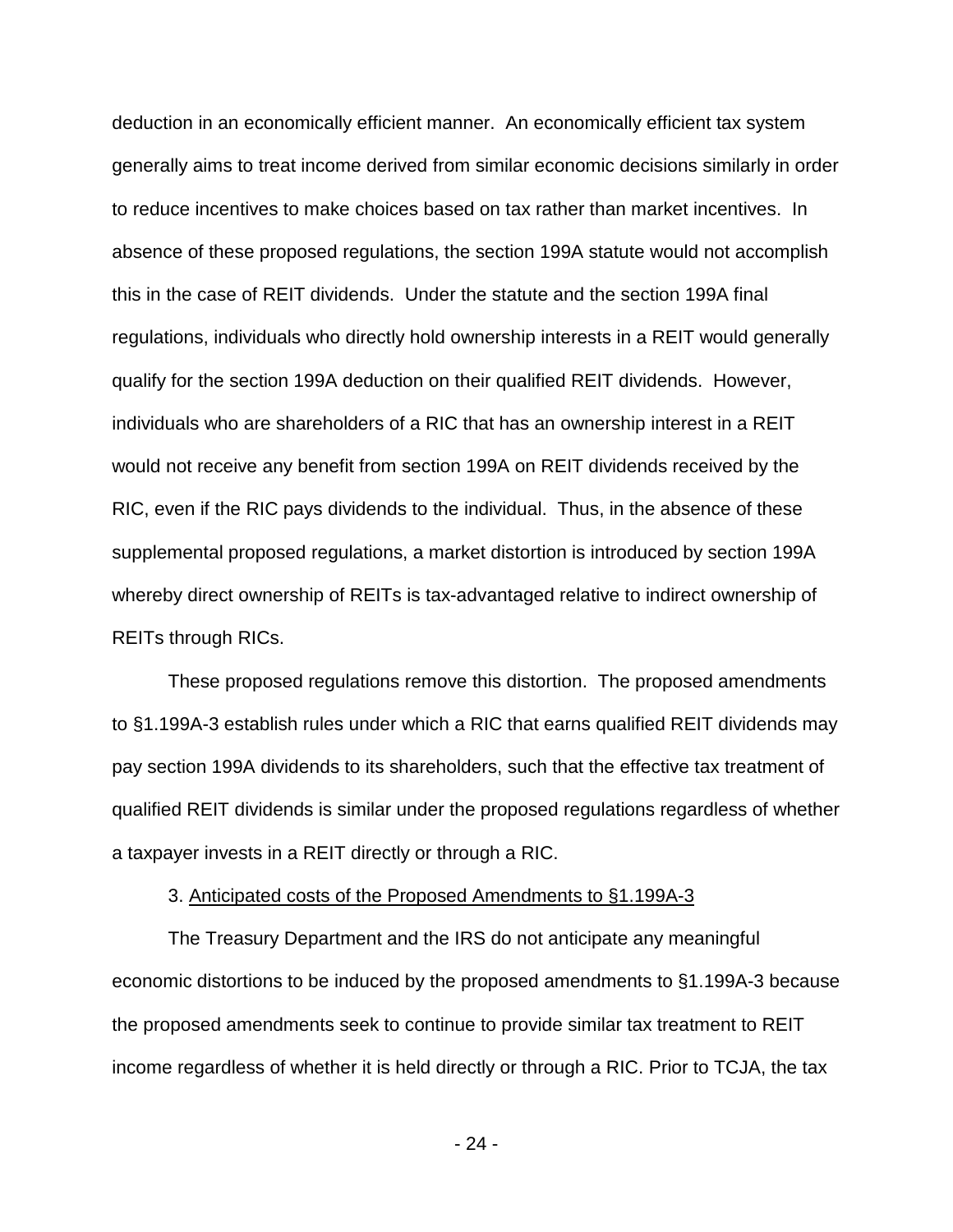treatment was similar, but TCJA made REIT dividends eligible for the section 199A deduction, and the section 199A final regulations did not address this uncertainty. This proposed amendment ensures that REIT income earned through a RIC is also eligible for the same deduction. RICs are financial intermediaries, and, as a general rule, economic distortion is minimized to the extent that the tax consequences of investment through an intermediary correspond to the tax consequences of direct investment. The Treasury Department and the IRS request comments regarding any anticipated economic costs. Changes to the collective paperwork burden arising from this and other sections of these regulations are discussed in section D, *Anticipated impacts on administrative and compliance costs*, of this analysis.

### D. Anticipated impacts on administrative and compliance costs

The proposed regulations add to the compliance costs of RICs and intermediaries such as brokerage firms that hold RIC shares. In order for a RIC's shareholders to benefit from the section 199A deduction on qualified REIT dividends earned by the RIC, the proposed regulations require the RIC to compute and report section 199A dividends to its shareholders. Though many RICs keep detailed records of their investment portfolios, this action nonetheless creates non-trivial administrative costs for any RICs and intermediaries that wish to provide section 199A dividends to their shareholders. These costs and the associated impacted tax forms are described in the Paperwork Reduction Act section of this proposed amendment.

### E. Executive Order 13771.

These final regulations have been designated as regulatory under E.O. 13771. II. **Paperwork Reduction Act**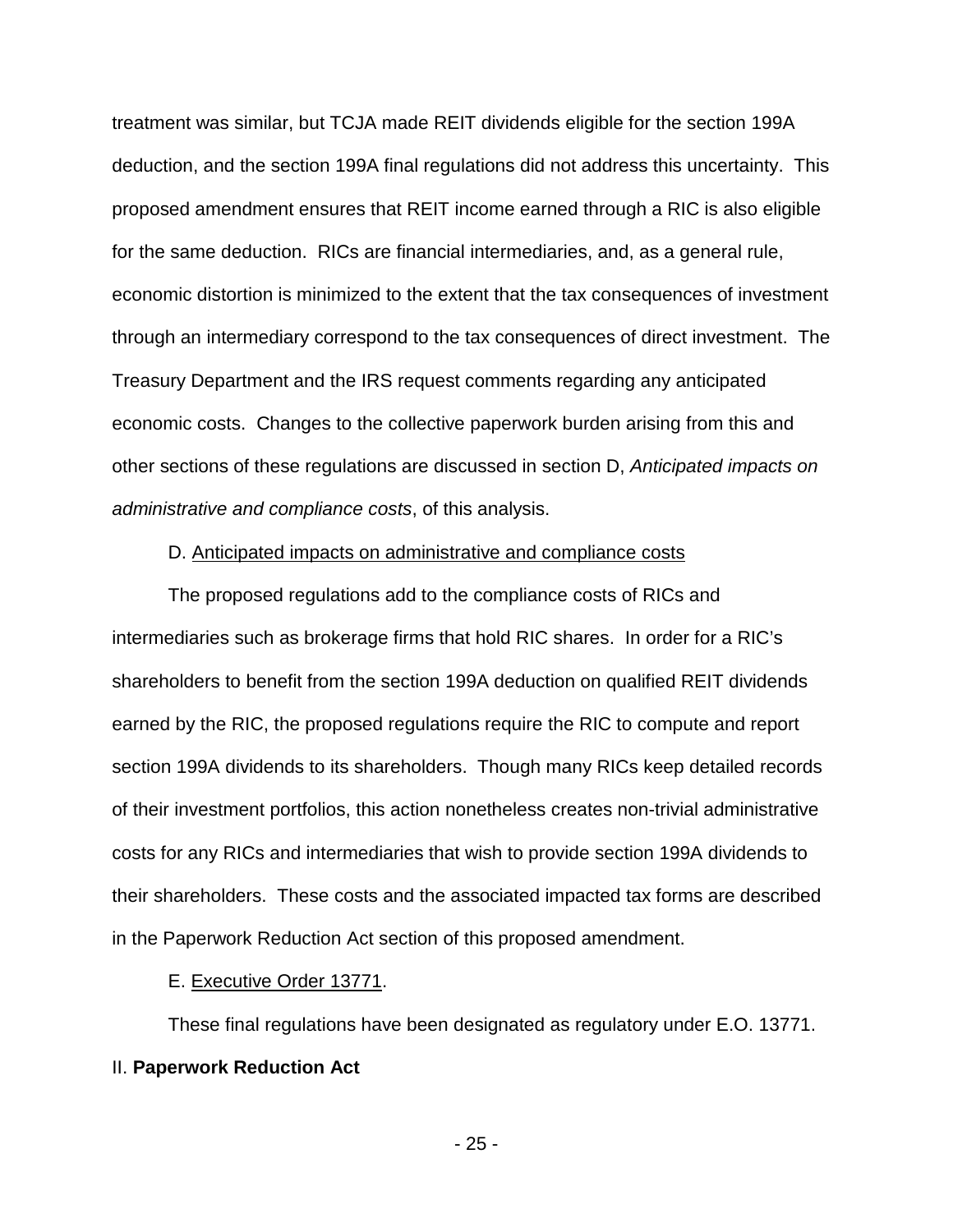The collection of information required by this proposed regulation is in proposed §1.199A-3. The collection of information in proposed §1.199A-3 is required for RICs that choose to report information regarding qualified REIT dividends to their shareholders. It is necessary to report the information to the IRS and relevant taxpayers in order to ensure that taxpayers properly report in accordance with the rules of the proposed regulations the correct amount of deduction under section 199A. The collection of information in proposed §1.199A-3 is satisfied by providing information about section 199A dividends as Form 1099-DIV and its instructions may prescribe.

For purpose of the PRA, the reporting burden associated with §1.199A-3 will be reflected in the IRS Form 14029, Paperwork Reduction Act Submission, associated with Form 1099-DIV (OMB control number 1545-0110). The burden associated with the information collection in the proposed regulations represents 1.567 million hours and \$149 million (\$2018) annually to comply with the information collection requirement in the proposed regulations. The burden hours estimate was derived from IRS's legacy burden model and is discussed in further detail on 1545-0110. The hourly rate is derived from RAAS's Business Taxpayer Burden model that relates time and out-ofpocket costs of business tax preparation, derived from survey data, to assets and receipts of affected taxpayers along with other relevant variables, and converted by the Treasury Department to \$2017. The Treasury Department and the IRS request comments on all aspects of information collection burdens related to the proposed regulations. In addition, when available, drafts of the applicable IRS forms are posted for comment at https://www.irs.gov/pub/irs-pdf/f1099div.pdf.

III. Regulatory Flexibility Act

 $- 26 -$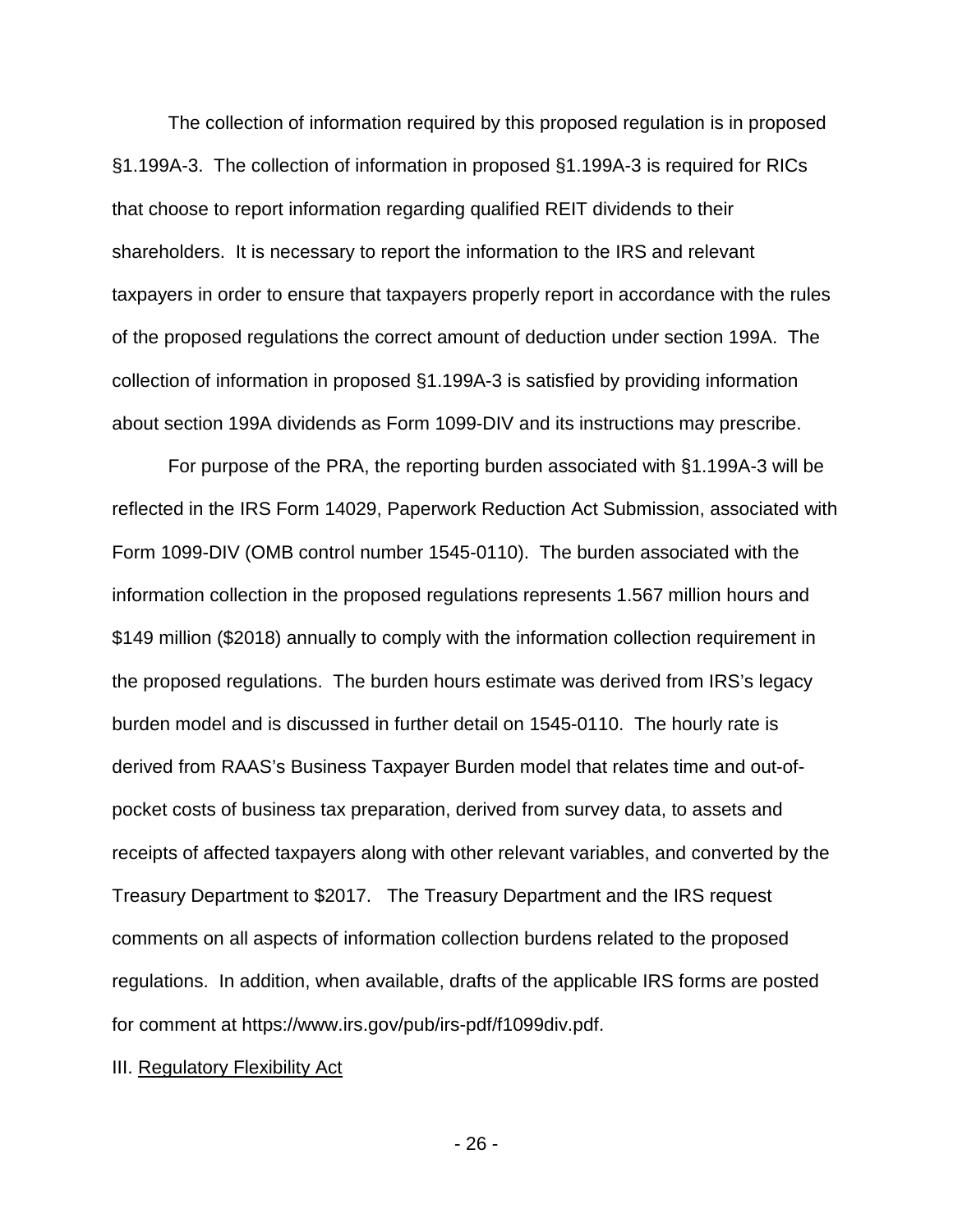It is hereby certified that the collections of information in proposed §§1.199A-3 will not have a significant economic impact on a substantial number of small entities.

The collection in proposed §1.199A-3 applies only to RICs that pay section 199A dividends. As described above, Congress created RICs to give small investors access to the professional management and asset diversification that are available only with very large investment portfolios. To insure appropriate non-tax regulation of these substantial investment portfolios, subchapter M of chapter 1 of subtitle A the Code requires that such RICs must be eligible for registration, and must actually be registered, with the Securities and Exchange Commission under the Investment Company Act of 1940. There are some small businesses that are publicly traded, but most publicly traded businesses are not small entities as defined by the Regulatory Flexibility Act. Thus, the Treasury Department and IRS expect that most RICs are not small entities for purposes of the Regulatory Flexibility Act. Accordingly, the Treasury Department and the IRS have determined that the collection of information in this notice of proposed rulemaking will not have a significant economic impact. Accordingly, a regulatory flexibility analysis under the Regulatory Flexibility Act (5 U.S.C. chapter 6) is not required. Notwithstanding this certification, the Treasury Department and the IRS invite comments from interested members of the public on both the number of entities affected and the economic impact on small entities.

Pursuant to section 7805(f) of the Code, this notice of proposed rulemaking has been submitted to the Chief Counsel for Advocacy of the Small Business Administration for comment on its impact on small business.

- 27 -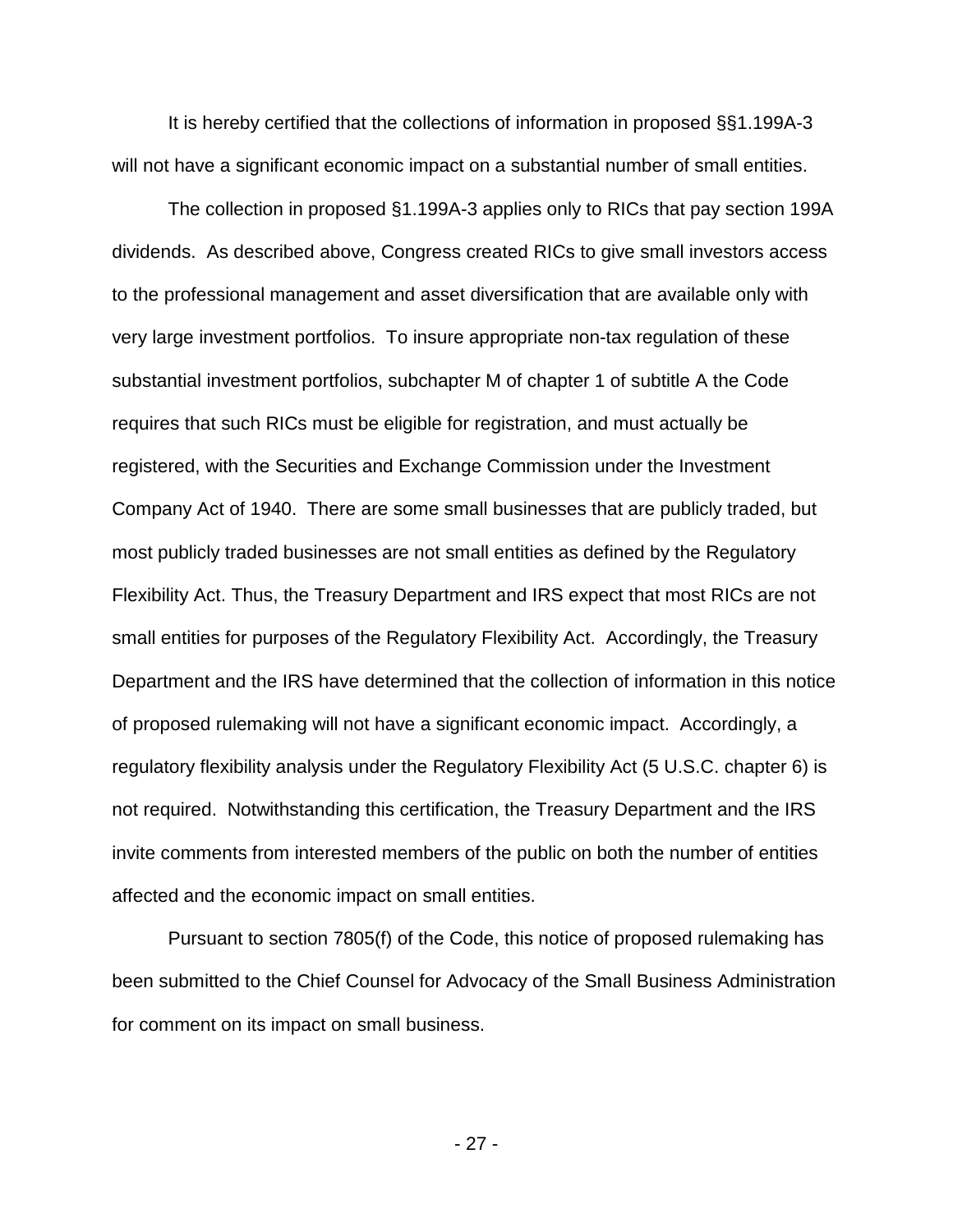Pursuant to section 7805(f) of the Code, this notice of proposed rulemaking has been submitted to the Chief Counsel for Advocacy of the Small Business Administration for comment on its impact on small business.

### **Comments and Requests for Public Hearing**

The Treasury Department and the IRS request comments on all aspects of the proposed rules.

Before these proposed regulations are adopted as final regulations, consideration will be given to any comments that are submitted timely to the IRS as prescribed in this preamble under the "Addresses" heading. All comments will be available at [www.regulations.gov](http://www.regulations.gov/) or upon request. A public hearing will be scheduled if requested in writing by any person that timely submits written comments. If a public hearing is scheduled, then notice of the date, time, and place for the public hearing will be published in the **Federal Register**.

### **Drafting Information**

The principal authors of these regulations are Michael Y. Chin and Steven Harrison, Office of the Associate Chief Counsel (Financial Institutions and Products) and Robert Alinsky, Vishal R. Amin, Margaret Burow, and Frank J. Fisher, Office of the Associate Chief Counsel (Passthroughs and Special Industries). However, other personnel from the Treasury Department and the IRS participated in their development.

### **List of Subjects in 26 CFR Part 1**

Income taxes, Reporting and recordkeeping requirements.

### **Proposed Amendments to the Regulations**

Accordingly, 26 CFR part 1 is proposed to be amended as follows: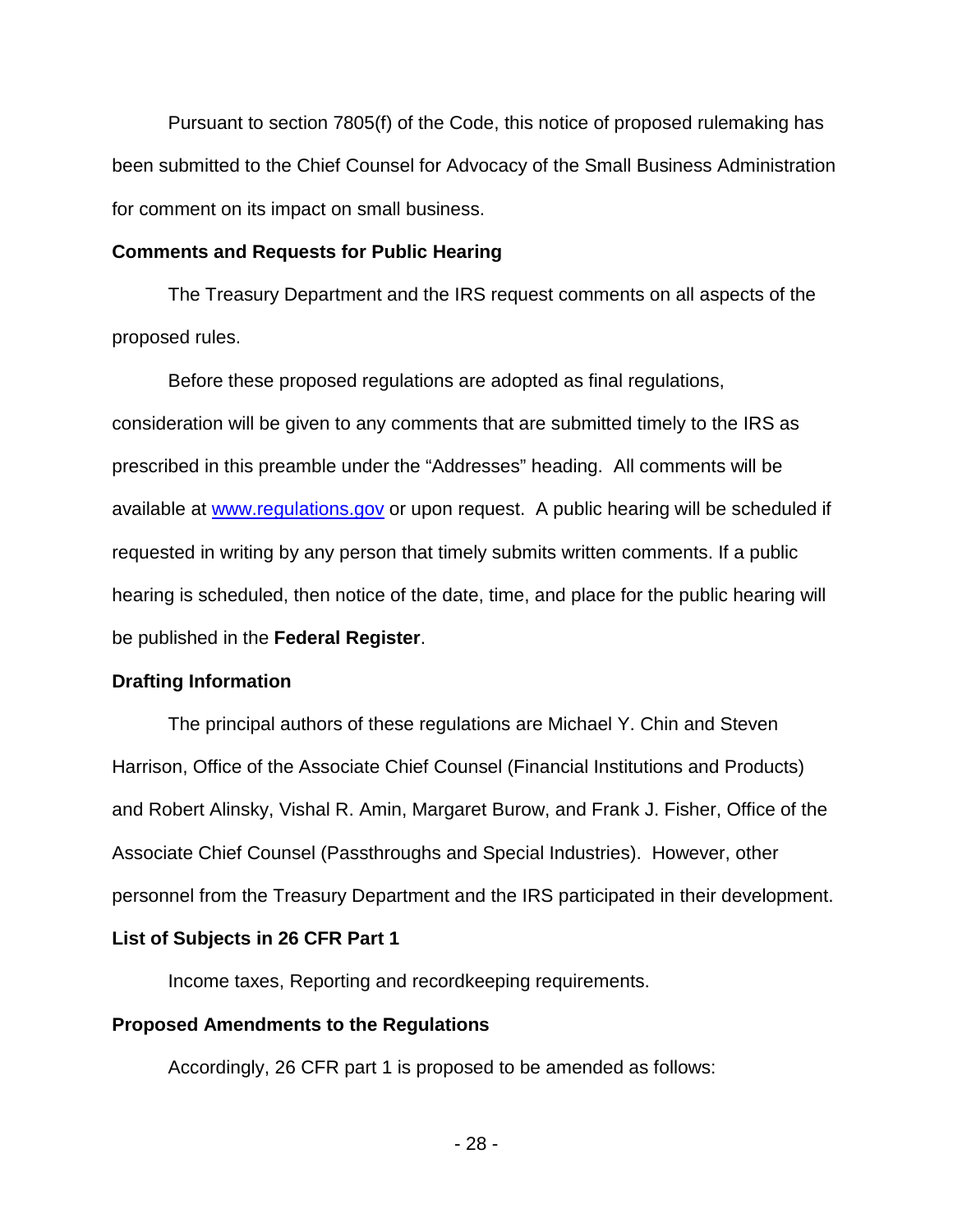# **PART 1--INCOME TAXES**

Paragraph 1. The authority citations for part 1 are revised by amending sectional authorities for §§1.199A-3 and 1.199A-6 to read in part as follows:

Authority: 26 U.S.C. 7805 \* \* \*

Section 1.199A-3 also issued under 26 U.S.C. 199A(c)(4)(C) and (f)(4).

\* \* \* \* \*

Section 1.199A-6 also issued under 26 U.S.C. 199A(f)(1)(B) and (f)(4).

\* \* \* \* \*

Par. 2. Section 1.199A-0 is amended by:

- 1. Revising the entry for §1.199A-3(b)(iv).
- 2. Revising the entry for §1.199A-3(d).
- 3. Revising the entry for §1.199A-6(d)(3)(iii).
- 4. Revising the entry for §1.199A-6(d)(3)(v).

The revisions read as follows:

# §1.199A-0 Table of Contents.

This section lists the section headings that appear in §§1.199A-3 and 1.199A-6.

§1.199A-1 Operational rules.

\* \* \* \* \*

§1.199A-3 Qualified business income, qualified REIT dividends, and qualified PTP income.

(a) In general.

\* \* \* \* \*

- (b) Definition of qualified business income.
- (1) In general.
- (iv) Previously disallowed loss.
- (A) In general.
- (B) Attributes of disallowed loss determined in year loss is incurred.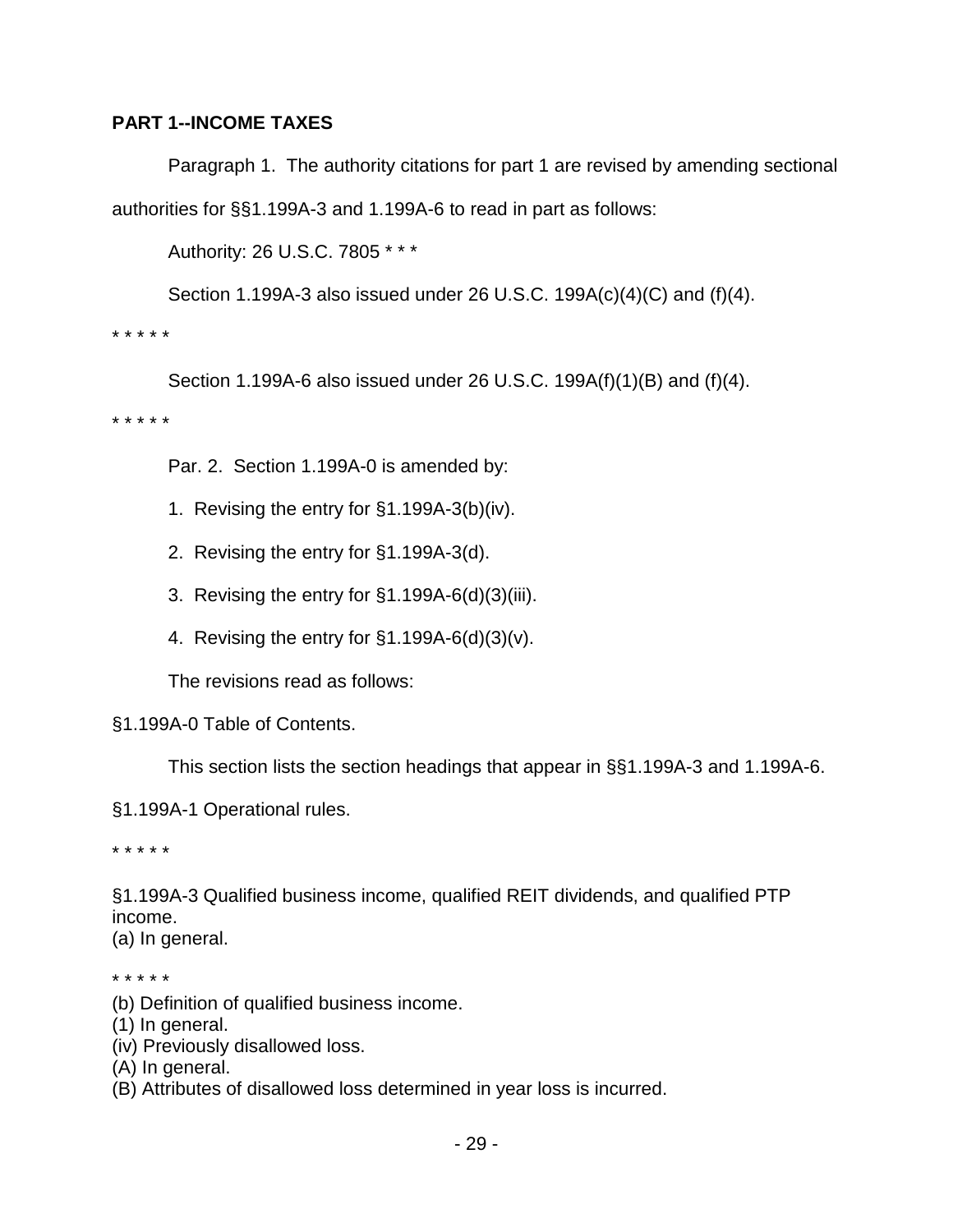- (d) Section 199A dividends paid by a regulated investment company.
- (1) In general.
- (2) Definition of section 199A dividend.
- (i) In general.
- (ii) Reduction in the case of excess reported amounts.
- (iii) Allocation of excess reported amount.
- (A) In general.
- (B) Special rule for noncalendar-year RICs.
- (3) Definitions.
- (i) Reported section 199A dividend amount.
- (ii) Excess reported amount.
- (iii) Aggregate reported amount.
- (iv) Post-December reported amount.
- (v) Qualified REIT dividend income.
- (4) Treatment of section 199A dividends by shareholders.
- (i) In general.
- (ii) Holding period.
- (5) Example.
- (6) Effective/applicability date
- (e) Effective/applicability date. \* \* \*

\* \* \* \* \*

§1.199A-6 Relevant passthrough entities (RPEs), publicly traded partnerships (PTPs), trusts, and estates.

\* \* \* \* \*

(d) Application to trusts, estates, and beneficiaries.

\* \* \*

(3) Non-grantor trusts and estates.

\* \* \*

(iii) Separate shares.

- (iv) Threshold amount.
- (v) Charitable remainder trusts.
- (vi) Electing small business trusts.

(vii) Anti-abuse rule for creation of multiple trusts to avoid exceeding the threshold amount.

(viii) Example.

(e) Effective/applicability date.

\* \* \* \* \*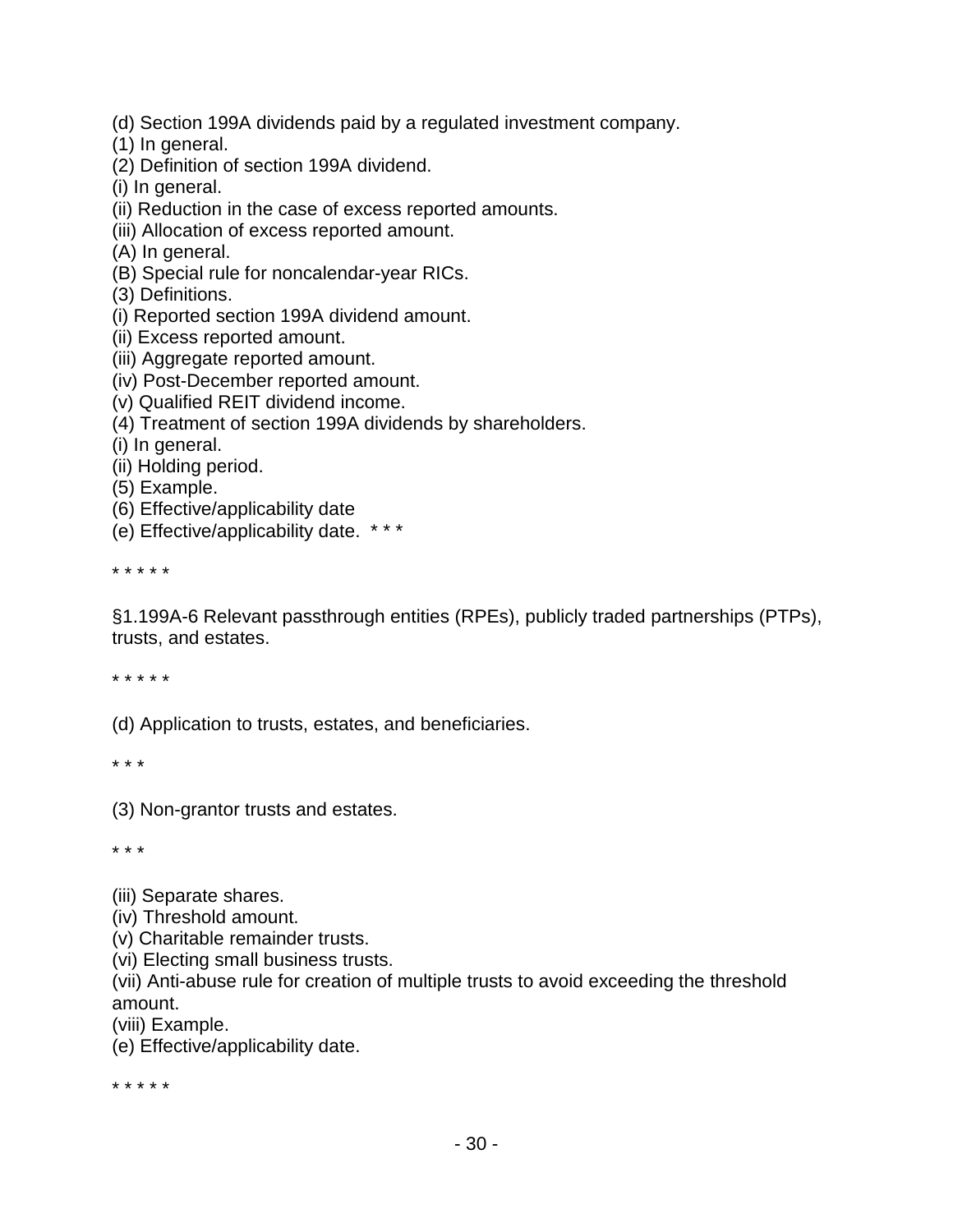Par. 3. Section 1.199A-3 is amended by:

- 1. Revising paragraph (b)(1)(iv).
- 2. Revising paragraph (d).

The revisions read as follows:

§1.199A-3 Qualified business income, qualified REIT dividends, and qualified PTP income.

\* \* \* \* \*

(b) Definition of qualified business income—(1) In general. \* \* \*

(iv) Previously disallowed losses--(A) In general. Previously disallowed losses or deductions (including losses disallowed under sections 465, 469, 704(d), and 1366(d)) allowed in the taxable year generally are taken into account for purposes of computing QBI to the extent the disallowed loss or deduction is otherwise allowed by section 199A and this section. These losses shall be used, for purposes of section 199A and these regulations, in order from the oldest to the most recent on a first-in, first-out (FIFO) basis and shall be treated as losses from a separate trade or business. To the extent such losses relate to a PTP, they must be treated as a loss from a separate PTP in the taxable year the losses are taken into account. However, losses or deductions that were disallowed, suspended, limited, or carried over from taxable years ending before January 1, 2018 (including under sections 465, 469, 704(d), and 1366(d)), are not taken into account in a later taxable year for purposes of computing QBI.

(B) Attributes of disallowed loss determined in year loss is incurred. Whether a disallowed loss or deduction is attributable to a trade or business, and otherwise meets the requirements of this section is determined in the year the loss is incurred. Whether

 $- 31 -$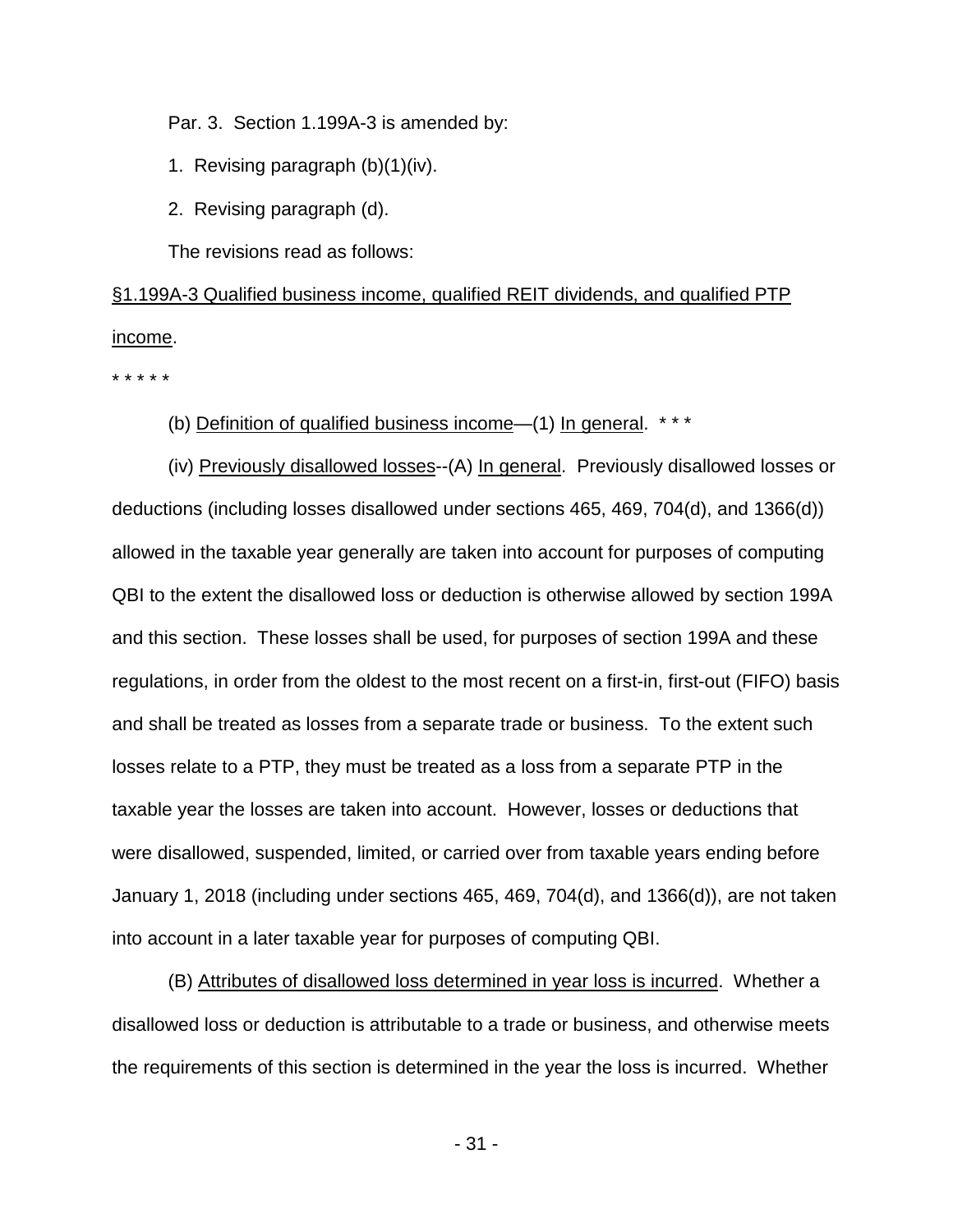a disallowed loss or deduction is attributable to a specified service trade or business (including whether an individual has taxable income under the threshold amount, within the phase-in range, or in excess of the phase-in range) also is determined in the year the loss is incurred. To the extent a loss is partially disallowed, QBI in the year of disallowance must be reduced proportionately.

\* \* \* \* \*

(d) Section 199A dividends paid by a regulated investment company--(1) In general. If section 852(b) applies to a regulated investment company (RIC) for a taxable year, the RIC may pay section 199A dividends, as defined in this paragraph (d).

(2) Definition of section 199A dividend--(i) In general. Except as provided in paragraph (d)(2)(ii) of this section, a section 199A dividend is any dividend or part of such a dividend that a RIC pays to its shareholders and reports as a section 199A dividend in written statements furnished to its shareholders.

(ii) Reduction in the case of excess reported amounts. If the aggregate reported amount with respect to the RIC for any taxable year exceeds the RIC's qualified REIT dividend income for the taxable year, then a section 199A dividend is equal to--

(A) The reported section 199A dividend amount, reduced by

(B) The excess reported amount that is allocable to that reported section 199A dividend amount.

(iii) Allocation of excess reported amount--(A) In general. Except as provided in paragraph (d)(2)(iii)(B) of this section, the excess reported amount (if any) that is allocable to the reported section 199A dividend amount is that portion of the excess

- 32 -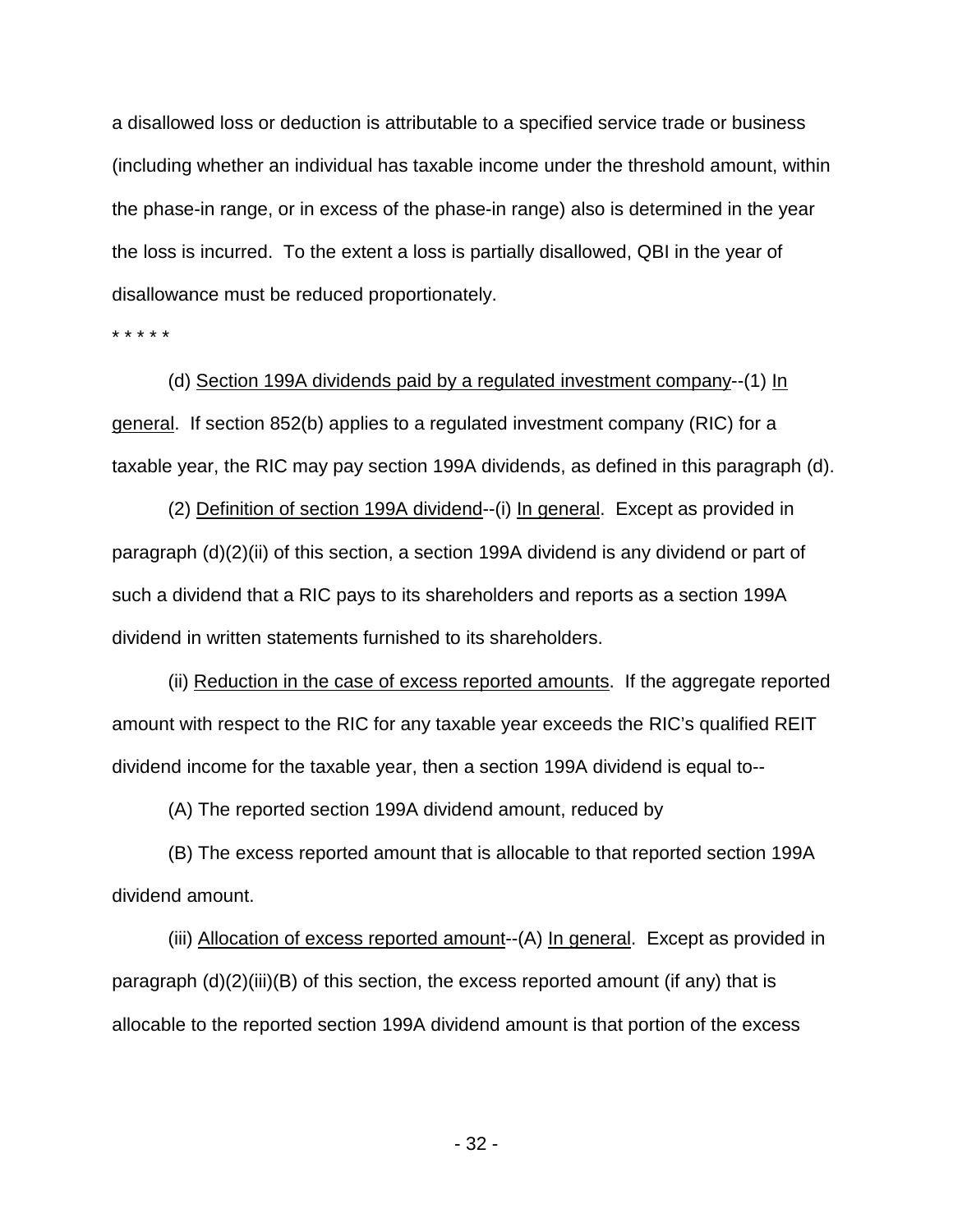reported amount that bears the same ratio to the excess reported amount as the reported section 199A dividend amount bears to the aggregate reported amount.

(B) Special rule for noncalendar-year RICs. In the case of any taxable year that does not begin and end in the same calendar year, if the post-December reported amount equals or exceeds the excess reported amount for that taxable year, paragraph (d)(2)(iii)(A) of this section is applied by substituting "post-December reported amount" for "aggregate reported amount," and no excess reported amount is allocated to any dividend paid on or before December 31 of that taxable year.

(3) Definitions--For purposes of paragraph (d) of this section--

(i) Reported section 199A dividend amount. The term reported section 199A dividend amount means the amount of a dividend distribution reported to the RIC's shareholders under paragraph (d)(2)(i) of this section as a section 199A dividend.

(ii) Excess reported amount. The term excess reported amount means the excess of the aggregate reported amount over the RIC's qualified REIT dividend income for the taxable year.

(iii) Aggregate reported amount. The term aggregate reported amount means the aggregate amount of dividends reported by the RIC under paragraph (d)(2)(i) of this section as section 199A dividends for the taxable year (including section 199A dividends paid after the close of the taxable year and described in section 855).

(iv) Post-December reported amount. The term post-December reported amount means the aggregate reported amount determined by taking into account only dividends paid after December 31 of the taxable year.

 $- 33 -$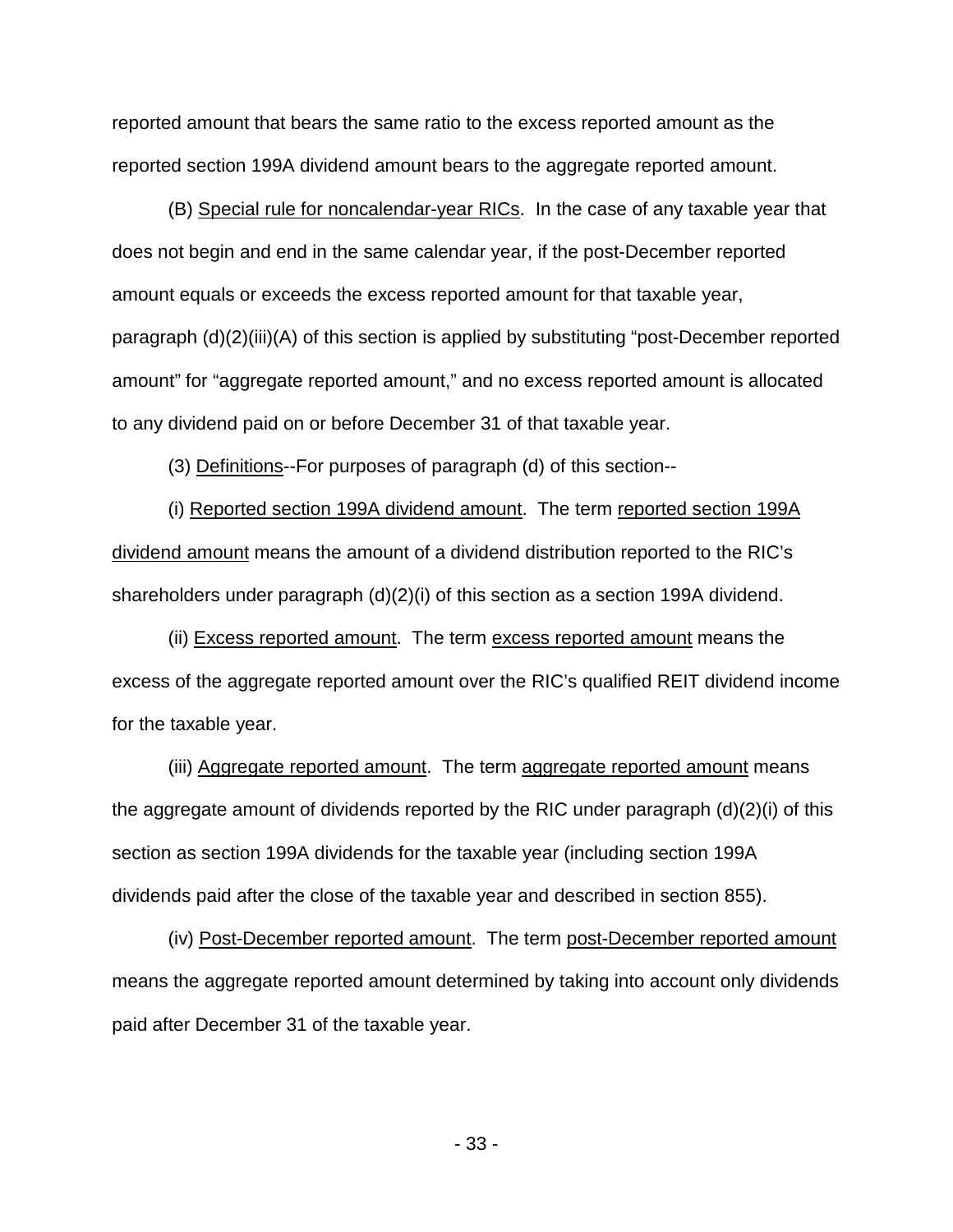(v) Qualified REIT dividend income. The term qualified REIT dividend income means, with respect to a taxable year of a RIC, the excess of the amount of qualified REIT dividends, as defined in §1.199A-3(c)(2), includible in the RIC's taxable income for the taxable year over the amount of the RIC's deductions that are properly allocable to such income.

(4) Treatment of section 199A dividends by shareholders. (i) In general. For purposes of section 199A and the regulations under section 199A, a section 199A dividend is treated by a taxpayer that receives the section 199A dividend as a qualified REIT dividend.

(ii) Holding period. Paragraph (d)(4)(i) does not apply to any dividend received with respect to a share of RIC stock--

(A) that is held by the shareholder for 45 days or less (taking into account the principles of section 246(c)(3) and (4)) during the 91-day period beginning on the date which is 45 days before the date on which the share becomes ex-dividend with respect to such dividend, or

(B) to the extent that the shareholder is under an obligation (whether pursuant to a short sale or otherwise) to make related payments with respect to positions in substantially similar or related property.

(5) Example. The following example illustrates the provisions of this paragraph (d).

(i) Example 1 to paragraph  $(d)(5)$ . (A) X is a corporation that has elected to be a RIC. For its taxable year ending March 31, 2019, X has \$25,000x of net long-term capital gain, \$60,000x of qualified dividend income, \$25,000x of taxable interest income, \$15,000x of net short-term capital gain, and \$25,000x of qualified REIT dividends. X has \$15,000x of deductible expenses, of which \$3,000x is allocable to the qualified REIT dividends. On December 31, 2018, X pays a single dividend of \$100,000x on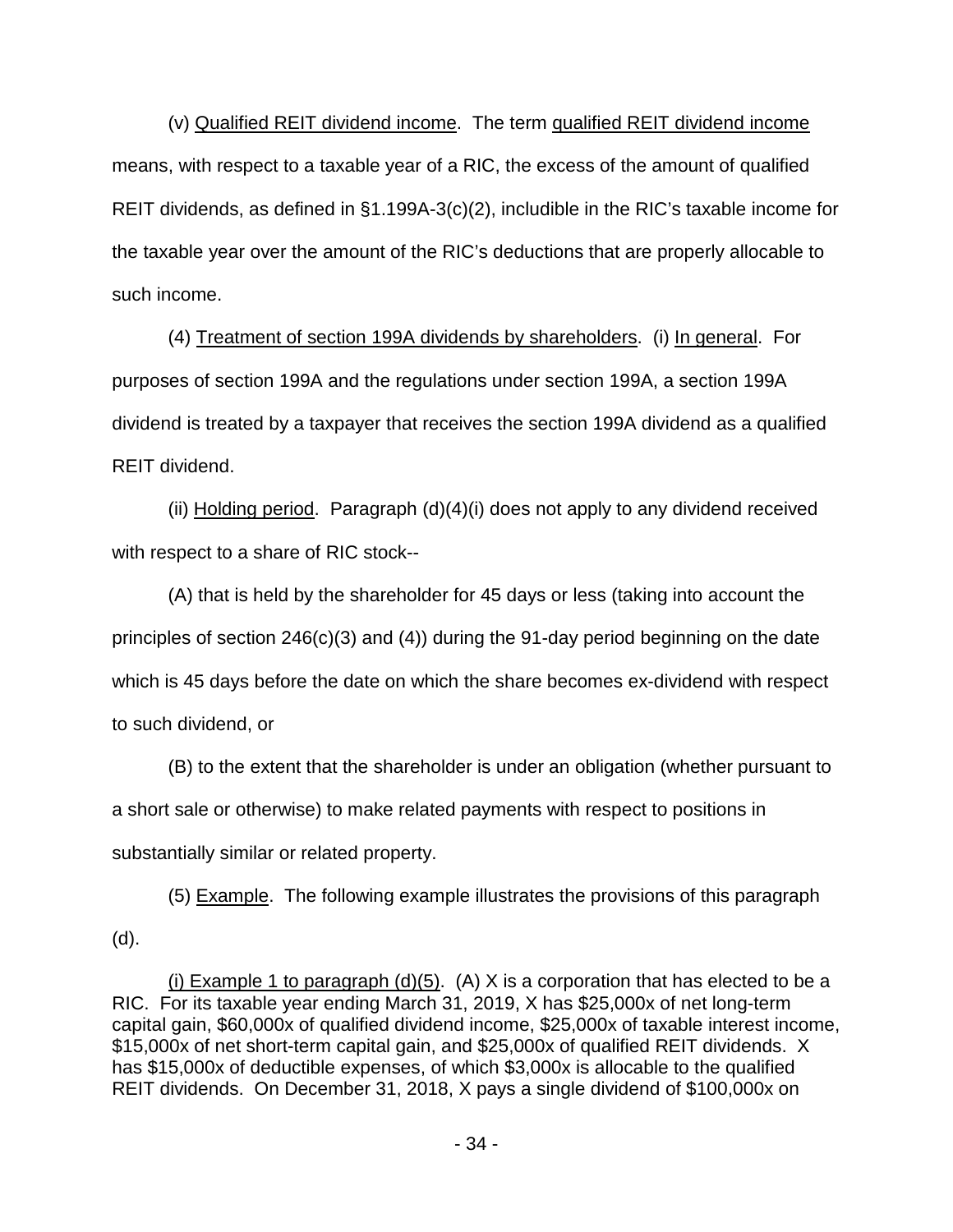December 31, and reports \$20,000x of the dividend as a section 199A dividend in written statements to its shareholders. On March 31, 2019, X pays a dividend of \$35,000x, and reports \$5,000x of the dividend as a section 199A dividend in written statements to its shareholders.

(B) X's qualified REIT dividend income under paragraph (d)(3)(v) of this section is \$22,000x, which is the excess of X's \$25,000x of qualified REIT dividends over \$3,000x in allocable expenses. The reported section 199A dividend amounts for the December 31, 2018, and March 31, 2019, distributions are \$20,000x and \$5,000x, respectively. For the taxable year ending March 31, 2019, the aggregate reported amount of section 199A dividends is \$25,000x, and the excess reported amount under paragraph (d)(3)(ii) of this section is \$3,000x. Because X is a noncalendar-year RIC and the post-December reported amount of \$5,000x exceeds the excess reported amount of \$3,000x, the entire excess reported amount is allocated under paragraphs (d)(2)(iii)(A) and (B) to the reported section 199A dividend amount for the March 31, 2019, distribution. No portion of the excess reported amount is allocated to the reported section 199A dividend amount for the December 31, 2018, distribution. Thus, the section 199A dividend on March 31, 2019, is \$2,000x, which is the reported section 199A dividend amount of \$5,000x reduced by the \$3,000x of allocable excess reported amount. The section 199A dividend on December 31, 2018, is the \$20,000x that X reports as a section 199A dividend.

(C) Shareholder A, a United States person, receives a dividend from X of \$100x on December 31, 2018, of which \$20x is reported as a section 199A dividend. If A meets the holding period requirements in paragraph (d)(4)(ii) of this section with respect to the stock of X, A treats \$20x of the dividend from X as a qualified REIT dividend for purposes of section 199A for A's 2018 taxable year.

(D) A receives a dividend from X of \$35x on March 31, 2019, of which \$5x is reported as a section 199A dividend. If A meets the holding period requirements in paragraph (d)(4)(ii) of this section with respect to the stock of X, A may only treat \$2x of the dividend from X as a section 199A dividend for A's 2019 taxable year.

(6) Effective/applicability date. The provisions of paragraph (d) of this section

apply to taxable years ending after the date the Treasury decision adopting these

regulations as final regulations is published in the Federal Register. However, taxpayers

may rely on the rules of this section until the date the Treasury decision adopting these

regulations as final regulations is published in the Federal Register.

\* \* \* \* \*

Par. 4. Section 1.199A-6 is amended by: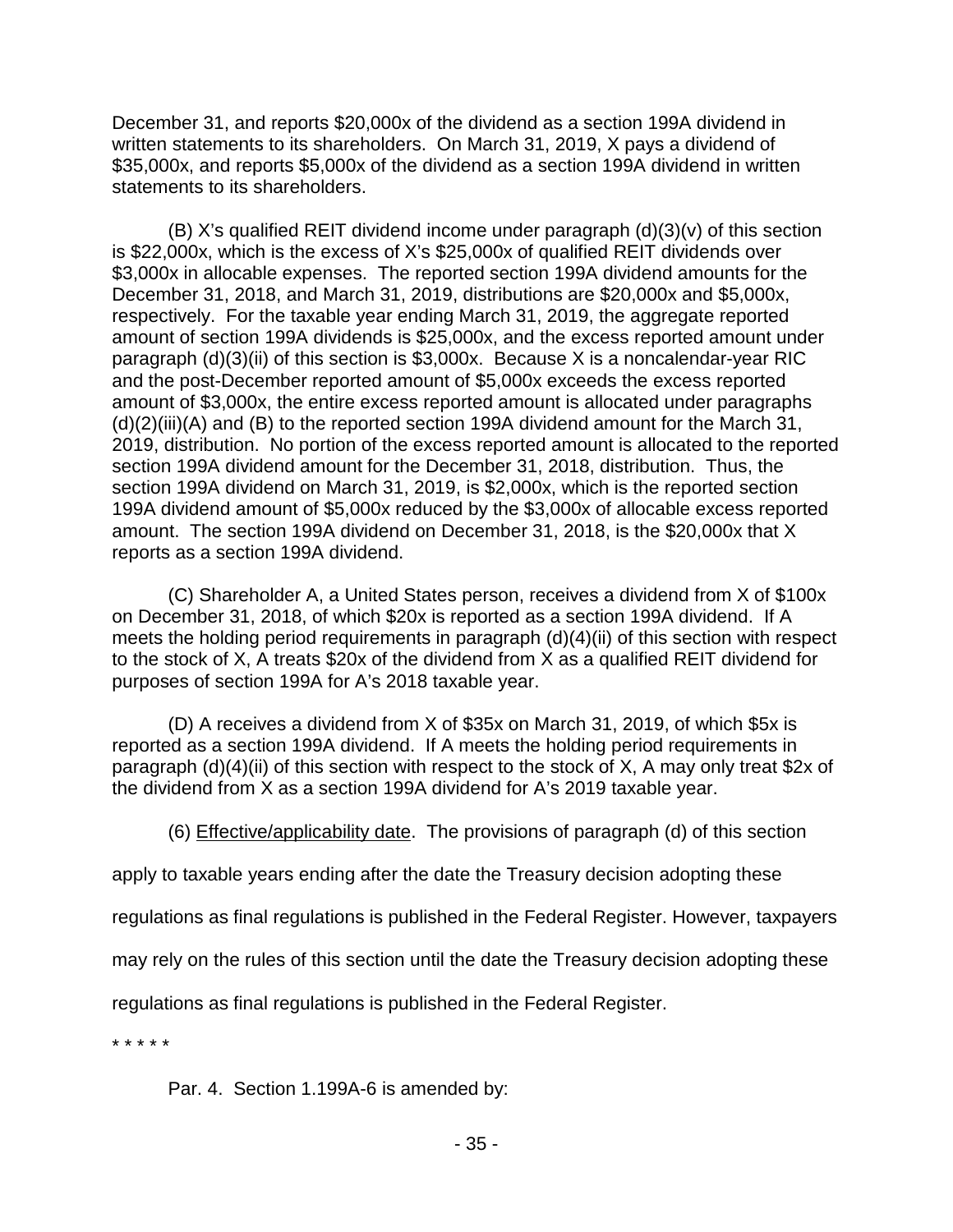- 1. Revising paragraph (d)(1)(3)(iii).
- 2. Revising paragraph  $(d)(1)(3)(v)$ .

The revisions read as follows:

§1.199A-6 Relevant passthrough entities (RPEs), publicly traded partnerships (PTPs), trusts, and estates.

\* \* \* \* \*

(d) Application to trusts, estates, and beneficiaries--(1) In general. \*\*\*

(3) Non-grantor trusts and estates--(i) Calculation at entity level. \* \* \*

(iii) Separate shares. In the case of a trust described in section 663(c) with substantially separate and independent shares for multiple beneficiaries, such trust will be treated as a single trust for purposes of determining whether the taxable income of the trust exceeds the threshold amount.

\* \* \* \* \*

(v) Charitable remainder trusts. A charitable remainder trust described in section 664 is not entitled to and does not calculate a section 199A deduction and the threshold amount described in section 199A(e)(2) does not apply to the trust. However, any taxable recipient of a unitrust or annuity amount from the trust must determine and apply the recipient's own threshold amount for purposes of section 199A taking into account any annuity or unitrust amounts received from the trust. A recipient of a unitrust or annuity amount from a trust may take into account QBI, qualified REIT dividends, or qualified PTP income for purposes of determining the recipient's section 199A deduction for the taxable year to the extent that the unitrust or annuity amount distributed to such recipient consists of such section 199A items under § 1.664-1(d).

 $-36$  -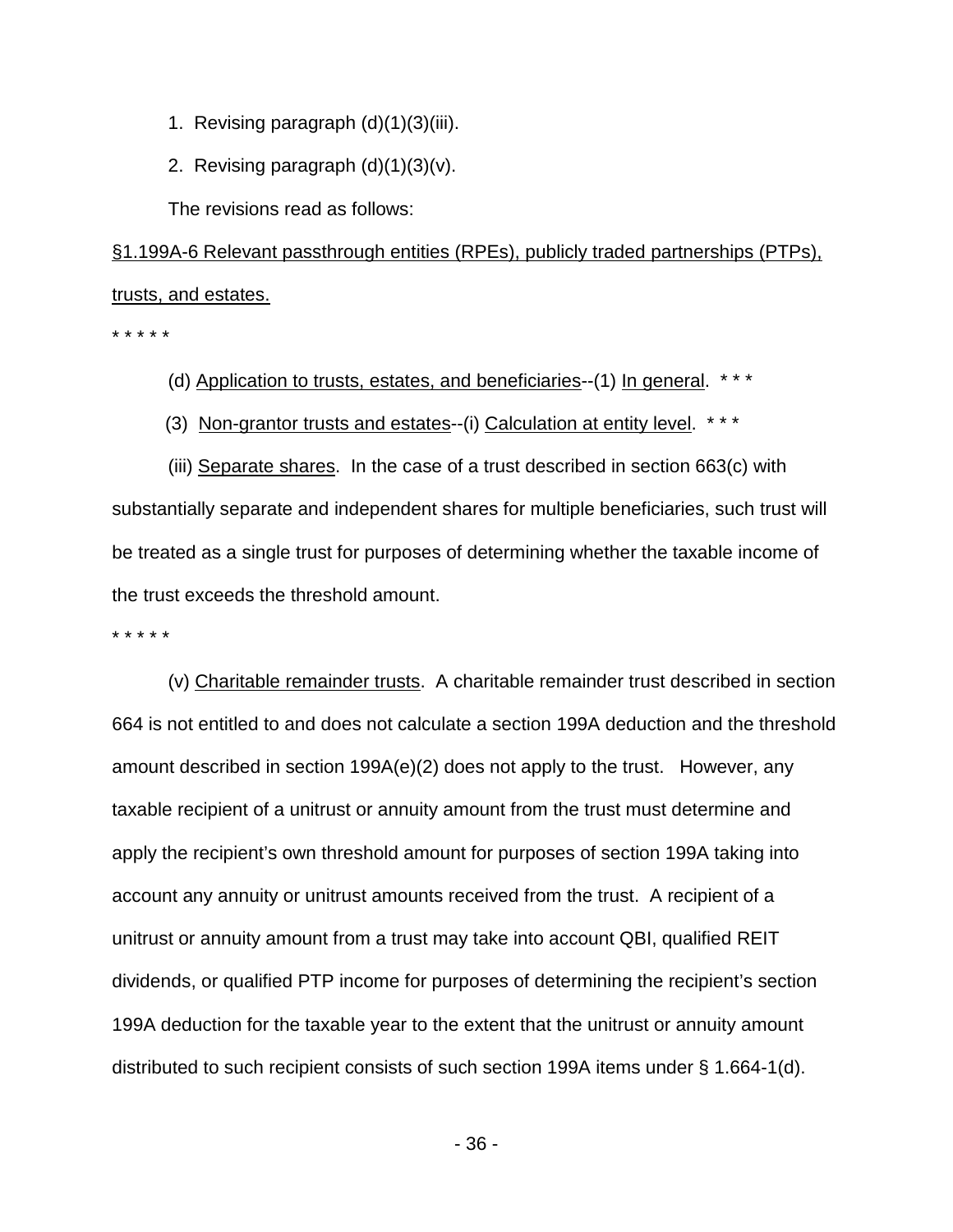For example, if a charitable remainder trust has investment income of \$500, qualified dividend income of \$200, and qualified REIT dividends of \$1,000, and distributes \$1,000 to the recipient, the trust would be treated as having income in two classes within the category of income described in § 1.664-1(d)(1)(i)(a)(1), for purposes of § 1.664-1(d)(1)(ii)(b). Because the annuity amount first carries out income in the class subject to the highest income tax rate, the entire annuity payment comes from the class with the investment income and qualified REIT dividends. Thus, the charitable remainder trust would be treated as distributing a proportionate amount of the investment income  $($500/(1,000+500)*1,000 = $333)$  and qualified REIT dividends

 $($1000/(1,000+500)*1000 = $667)$  because the investment income and qualified REIT dividends are taxed at the same rate and within the same class, which is higher than the rate of tax for the qualified dividend income which is in a separate class. The charitable remainder trust in this example would not be treated as distributing any of the qualified dividend income until it distributed all of the investment income and qualified REIT dividends (more than \$1,500 in total) to the recipient. To the extent that a trust is treated as distributing QBI, qualified REIT dividends, or qualified PTP income to more than one unitrust or annuity recipient in the taxable year, the distribution of such income will be treated as made to the recipients proportionately, based on their respective shares of the total of QBI, qualified REIT dividends, or qualified PTP income distributed for that year. The trust allocates and reports any W-2 wages or UBIA of qualified property to the taxable recipient of the annuity or unitrust interest based on each recipient's share of the trust's total QBI (whether or not distributed) for that taxable year. Accordingly, if 10 percent of the QBI of a charitable remainder trust is distributed to the

- 37 -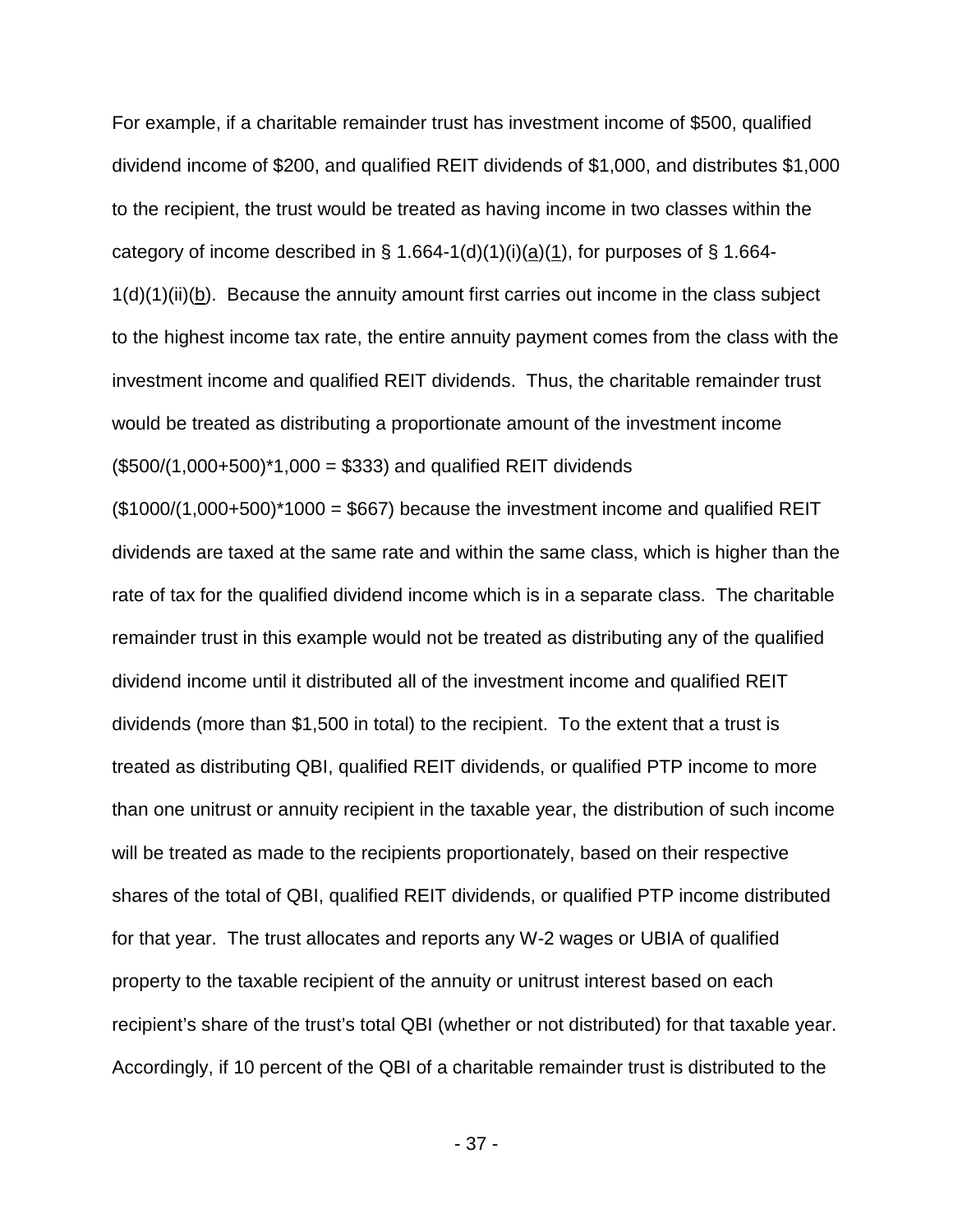recipient and 90 percent of the QBI is retained by the trust, 10 percent of the W-2 wages and UBIA of qualified property is allocated and reported to the recipient and 90 percent of the W-2 wages and UBIA of qualified property is treated as retained by the trust. However, any W-2 wages retained by the